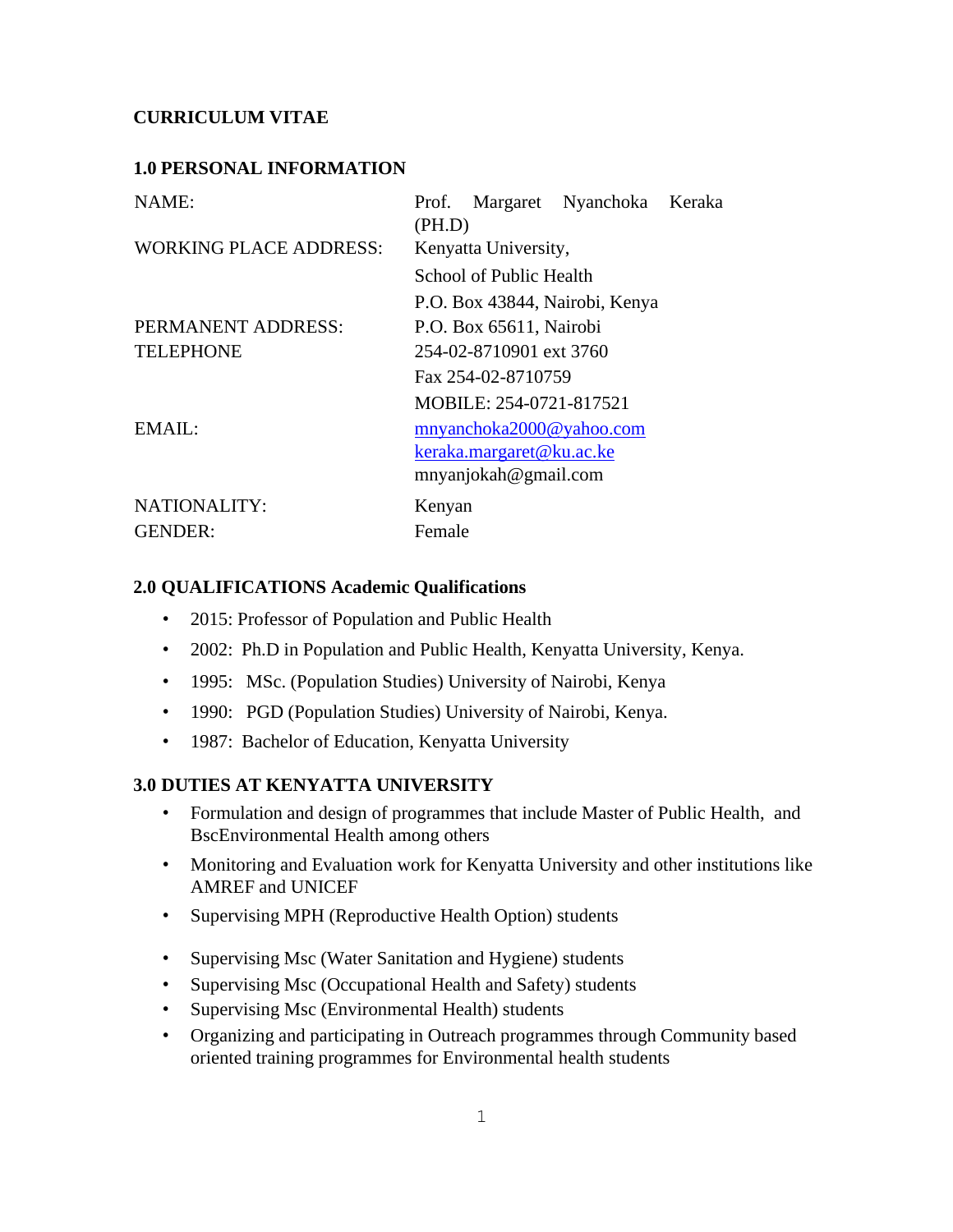- Participation in Capacity building programmes including Gender and health mainstreaming in middle level colleges
- Teaching in research, advocacy and promotion of Reproductive health issues

# **4.0 EMPLOYMENT HISTORY**

October 2018 to date Dean School of Public Health and Applied Human Sciences

May 2015 to date: Professor of Population and Public Health, Kenyatta University

2008 to 2015: Senior Lecturer, Department of Public Health, Kenyatta University

2013: Renewal of Term of Chairman, Department of Environmental Health

2011 to 2013: Chairperson, Department of Environmental Health, School of Public Health, Kenyatta University

2010: Coordinator, Population Health and Reproductive Health Programmes at Undergraduate and Postgraduate levels

2008 to 2011: Field Attachment Coordinator for Department of Public Health and Research Project Coordinator Department of Public Health

2004: Lecturer, Department of Health Sciences and Coordinator Environmental Health Programme

2003 to 2004: Chairman and Lecturer of the Department of Environmental Health, School of Pure and Applied Sciences, Kenyatta University.

2003 Examination Coordinator for Environmental Health programmes

2002: Coordinator Environmental Health Programme, School of Pure and Applied Sciences, Kenyatta University

2002 to 2003 Lecturer, Department of Environmental and Community development

1997-2001: Tutorial Fellow, Department of Environmental and Community development, Faculty of Environmental studies, Kenyatta University.

# **5.0 ADMINISTRATIVE RESPONSIBILITY 5.1 At Kenyatta University**

2018: Dean School of Public Health, Kenyatta University

2016 Chairperson Department of Population and Reproductive health, Kenyatta University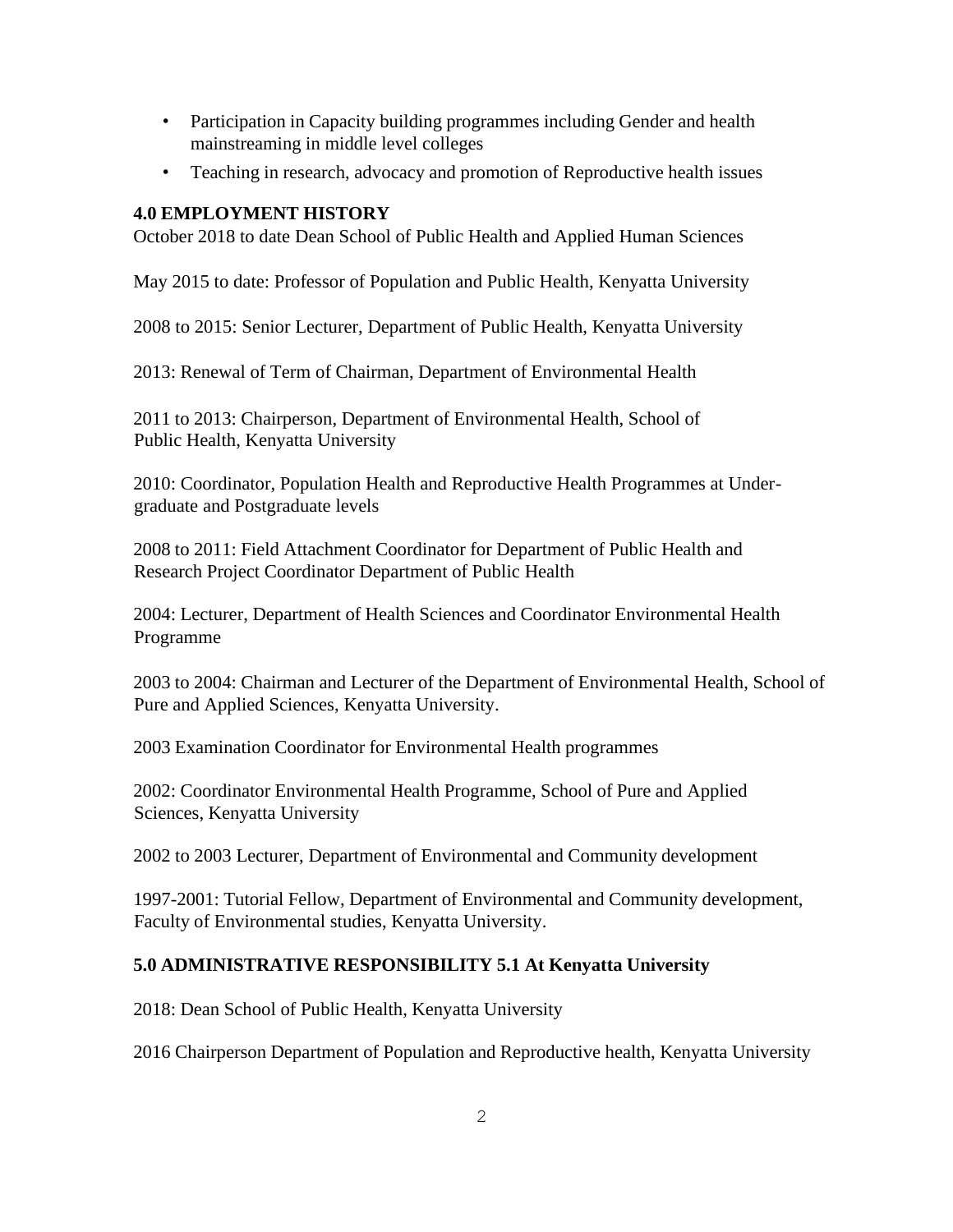2011 Chairperson Department of Environmental and Population Health, Kenyatta University

July- August 2015: Standing in as Dean School of Public Health

12<sup>th</sup> July 2013 to date: Chairman, School Research Grants Allocation Committee, School of Public Health

2013: Renewal of Term of Chairman Department of Environmental Health

2011: Chairman, Department of Environmental Health, School of Public Health, Kenyatta University

2011: Member of Senate Ad-oc Committee on New and Revised Programmes to develop a Standard Policy to guide revision, approval and implementation of new and revised programmes.

2010:Secretary, Committee on Israel Collaboration with Kenyatta University Proposal development

2010: Secretary, Proposal Writing committee focusing on Greening University Campuses through Mainstreaming of Environmental Policies and Strategies into Kenyatta University Training and Management

2009: Secretary of Committee on Israel Collaboration

2009 -2011: Coordinator, Practicum, Attachment, Department of Public Health

2009 to 2011 - Coordinator Research project, Public Health Department, Kenyatta University

2009 to 2011 - Academic advisor, Department of Public Health

2008:Member of Post-graduate Committee, Department of Public Health

2008:Member of Credit transfer committee Department of Health Sciences

2005:Secretary, Restructuring of Programmes Committee, Department of Health Sciences

2003-2004:Coordinator, Open Learning Programme, Department of Environmental Sciences

2004:Member of Open Day and Publicity, Culture Week, Kenyatta University

2004 Field research committee, School of Pure and Applied Sciences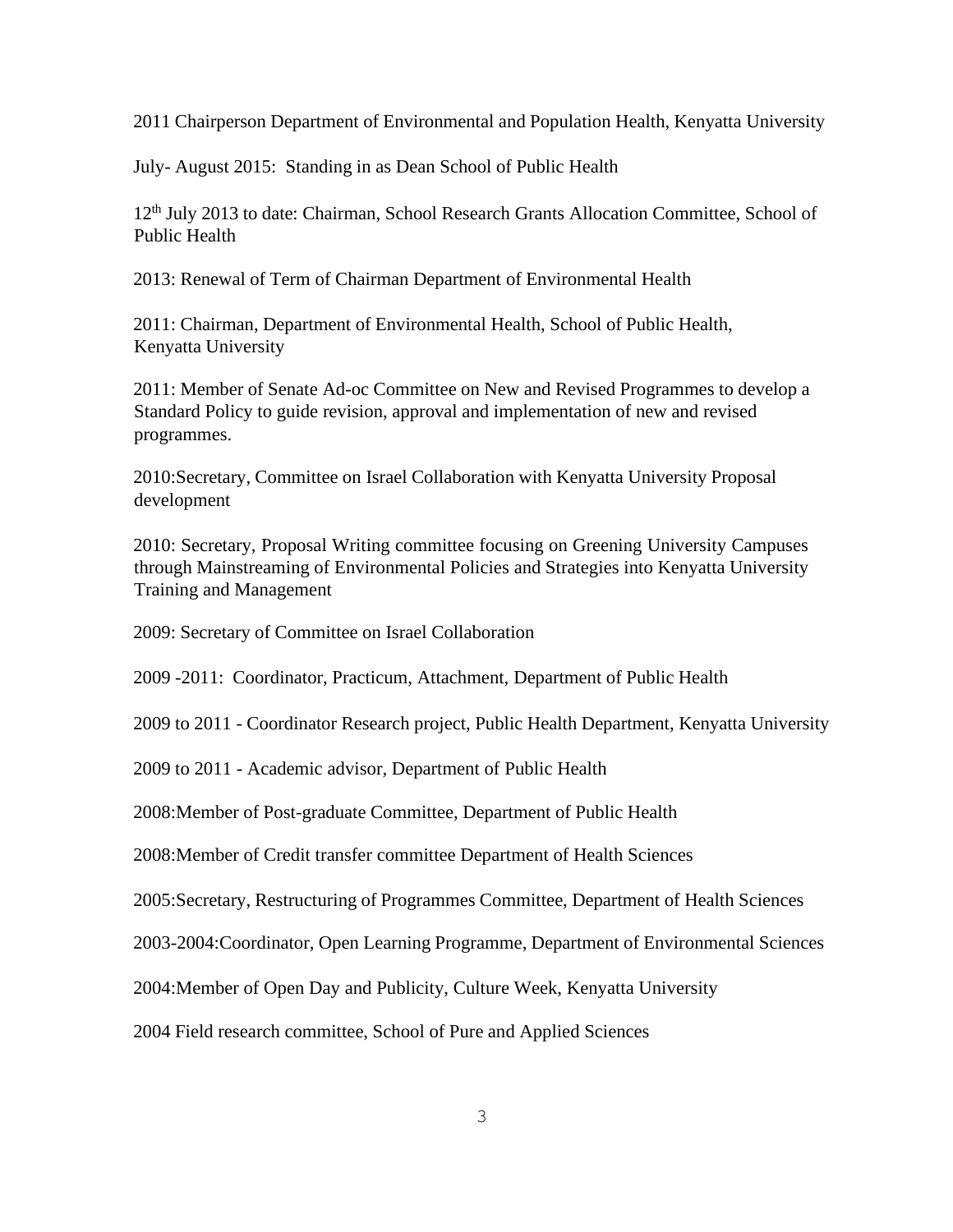2003: Convener Department of Environmental Health, School of Pure and Applied Sciences, Kenyatta University.

### **6.0 FELLOWSHIPS**

1998: Nominated for a commonwealth Scholarship at the International Research Institute for Population studies University, India

## **7.0 POSTGRADUATE SUPERVISION OF RESEARCH PROJECTS AND THESES**

### **Supervision of PH.D Students**

2020: Owaka Isaac, Influence of School Based Sexual Risk Avoidance Education on Sexual Behavior among Adolescent Girls in Homabay County, Kenya

2020: Violet Nakhungu Momanyi. Farmers' Compliance to Pesticide Use Standards and Residue Levels in Tomatoes Grown and Consumed in Kirinyaga County, Kenya

2019: Caroline Kanini Mumbe. Role of Counseling in enhancing coping after a Stillbirth among Women in Kitui and Machakos Counties, Kenya - Graduated

2019: Mwatu Agnes. Evaluation of Benzene and Toluene Levels in Spray Painting and Health Effects on Informal Auto-garage Spray painters in Embakasi, Nairobi, Kenya - Graduated

2016: Makau K. Isaac. The Health Burden of Wildlife Induced Injuries among the Maasai Cattle Herders in Kajiado County, Kenya - Graduated

2014: Priscilla N. Kabue. Implementation of Hospital strategy on Utilization of maternal services among postnatal mothers in Nairobi and Thika Districts. PH.D Thesis, Kenyatta University - Graduated

2014: Mutabazi Michel. Adherence and Treatment outcomes among patients with Comorbidity of depression and other mental Disorders attending Psyhatric Hospitals in Rwanda. PH.D Thesis, Kenyatta University - Graduated

2013. Jackim Nyamari. Enhancing Compliance to food safety practices amongst Food handlers in Selected Hospitals in Nairobi County. PH.D Thesis, Kenyatta University - Graduated

2011: Osero Justus O.S. Prevalence and health implications of sexual Based violence among survivors in selected provinces in Kenya. PH.D Thesis, Kenyatta University. Graduated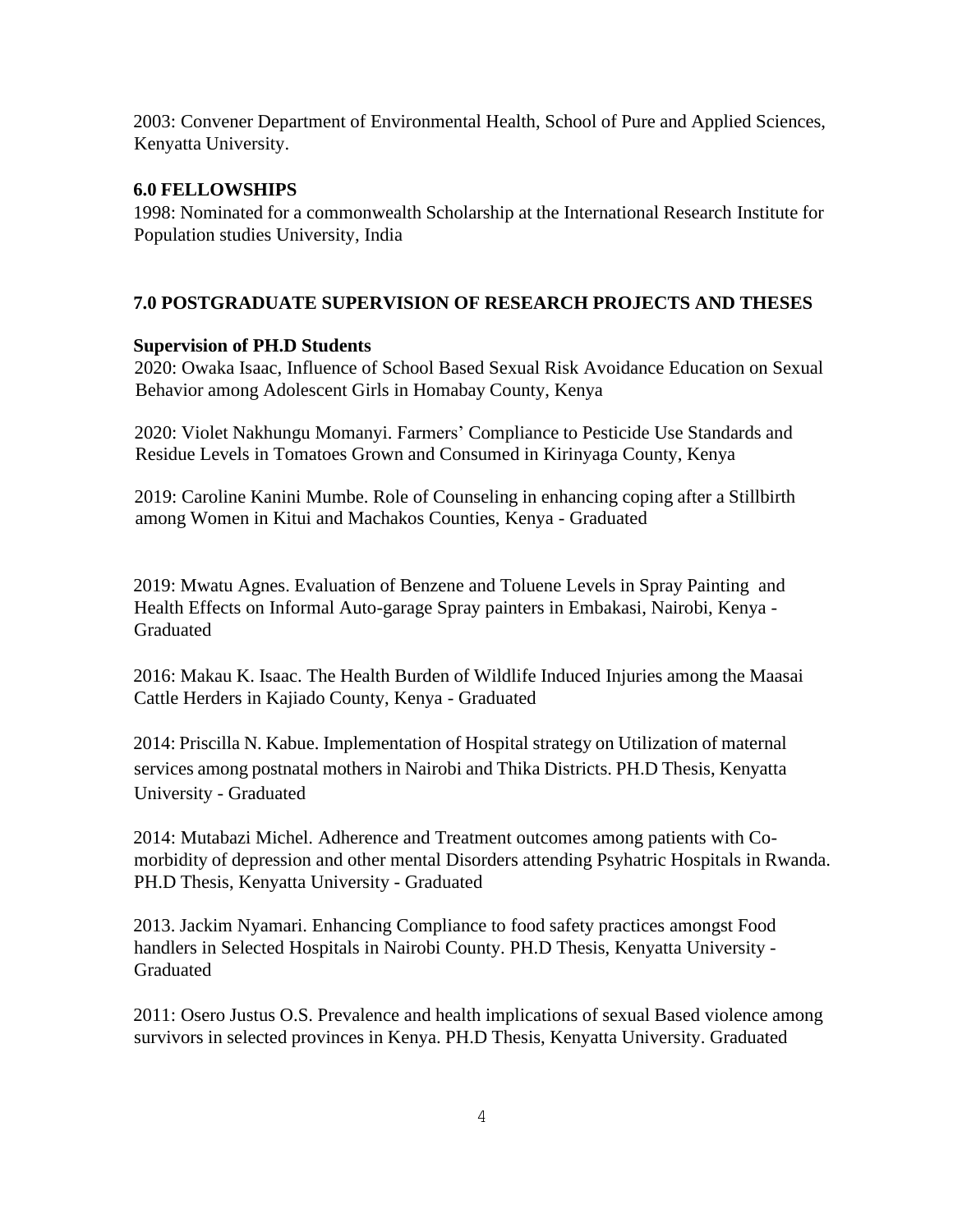2011. Nyagero, Josephat. Predictors and Intervention Model for Increased Health Insurance Coverage among Elderly Population in Rural Kenya – JKUAT-INTROMID Programme – graduated

2009: Akunga Daniel, Disease Burden Associated with faecal-oral pathogens attributable to water, sanitation and hygiene among children in Nairobi. PH.D Thesis, Kenyatta University– Graduated

2009: Njogu Eunice Wambui, Enhancing farming practices for improved household food and nutrition security in Kamae, a Peri-urban area, Nairobi, PH.D Thesis – Kenyatta University. Graduated

#### **Successful Supervision of Masters Students**

2020: Wekesa Zeddy Wanjala. Access to Contraceptive Services in the Era of the Global Gag Rule at Family Fealth Options Kenya in Nairobi City County

2020: Titus Mosoti Abuga. Utilization of Partograph in Management of Women in Labor among Nurses/Midwives Working in Machakos County, Kenya

2020: Ellen Chifundo Damson Modern Contraception Utilization among Adolescent Girls in Ntcheu District, Malawi

2019: Kainde Musyoka: Perinatal Outcomes of Free Maternity Services in Embakasi Subcounty, a Study of Mama Lucy kibaki Hospital in Nairobi County, Kenya

2019: Orang' Kwamboka Miriam: Male Partner Involvement in Utilization of Preconception Care in Nairobi City County, Kenya

2019: Mwangi Hellen Nyambura: Risk Factors associated with Syphilis Infection among Men who have Sex with Men in Nairobi City County, Kenya

2019: Esther Wangari Gitahi: Acceptability and Preferences of Assisted Reproductive Technology among Women Attending Infertility Clinic at Kenyatta National Hospital, Nairobi City County, Kenya.

2019: Micah Koech: Patterns and Risk Factors of Motor Cycle Related Injuries among Boda boda Riders in Bomet Central Sub County, Kenya

2018: Miriam Wanjiru Ngure: Health Seeking behaviour for Key Sexually Transmitted Infections among the Female Sex Workers in Eldoret Municipality, Uasin-Gishu County, Kenya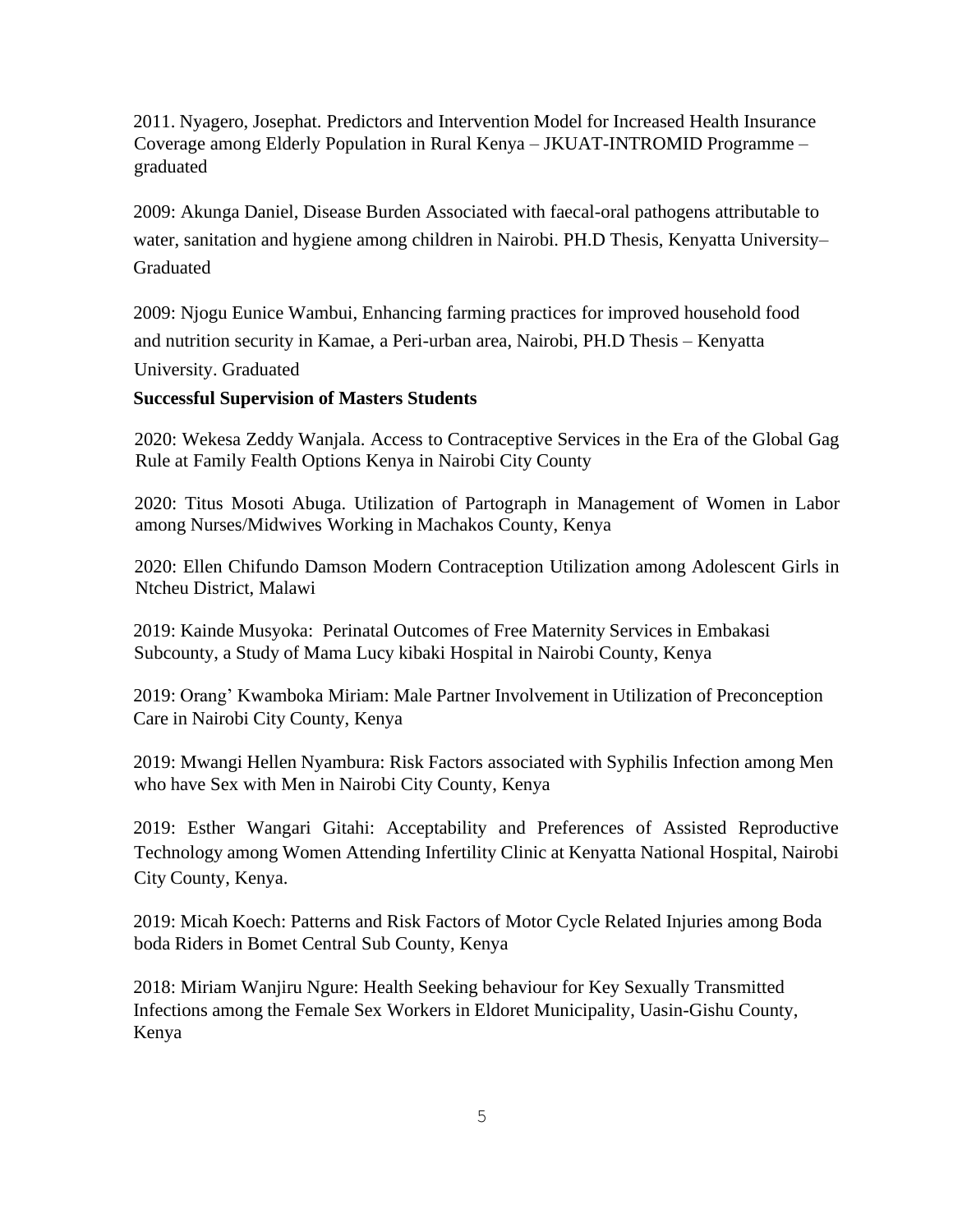2017: Mary Nyambura Muriithi: Compliance to exclusive Breastfeeding of children by mothers seeking for maternal and child health services in Mathira Sub-county Hospitals, Nyeri County, Kenya. Graduated.

2017: Issa Ahmed Dahir. Utilization of family planning services among postpartum women attending child welfare clinics in Nairobi County, Kenya MPH Thesis Kenyatta University. Graduated

2017: Eliza Wachuka Wambui. The role of Maternal, psychological and social-cultural factors in HIV exposed infant's service uptake, Nakuru County referral Hospital, Kenya MPH thesis Kenyatta University. Graduated

2016: Jackline Nyakerario Ayienda: The Malaria Household Agricultural Production in Mosocho Division Kisii County, Master of Environmental studies. Kenyatta University. Graduated

2016: Roselillian Khanali Andanje: Male partner involvement in promoting skilled attendance at Childbirth in Mtayos Sub-county, Busia County, Kenya, MPH Thesis. Kenyatta University – Graduated

2016: Jeremy Murithi Njiru. Challenges to visual cervical cancer screening service integration and utilization of Reproductive health Care services in Imenti Sub-county Meru County, Kenya. MPRH Thesis. Kenyatta University – Graduated

2016: Kinoti K. Fred Moses. Care of Prostate Cancer Patients, in selected urology Clinics in Nairobi County. MPRH Thesis. Kenyatta University – Graduated

2016: Kitony Faith. Caretakers Home management and Health seeking Behaviour for Diarrhoeal Diseases among children Under Five Years in Eldoret Municipality, Kenya, MPH Thesis. Kenyatta University – Graduated

2015: Juma Mwanjama Omari. Health Facility Delivery among Women who have Delivered in the Last months in Kwale County-Kenya- MPH Thesis. Kenyatta University – Graduated

2015: Muia Zipporah Mwikali. Utilization of Reproductive Health Services by Secondary School Students in Wote Division, Makueni Sub-county , Kenya : MPH Thesis. Kenyatta University – Graduated

2015: Owaka Isaac Ogweno. Intimate Violence in Pregnancy among Antenatal Attendees at the Health Facilities in West Pokot County Kenya. MPRH Thesis. Kenyatta University – Graduated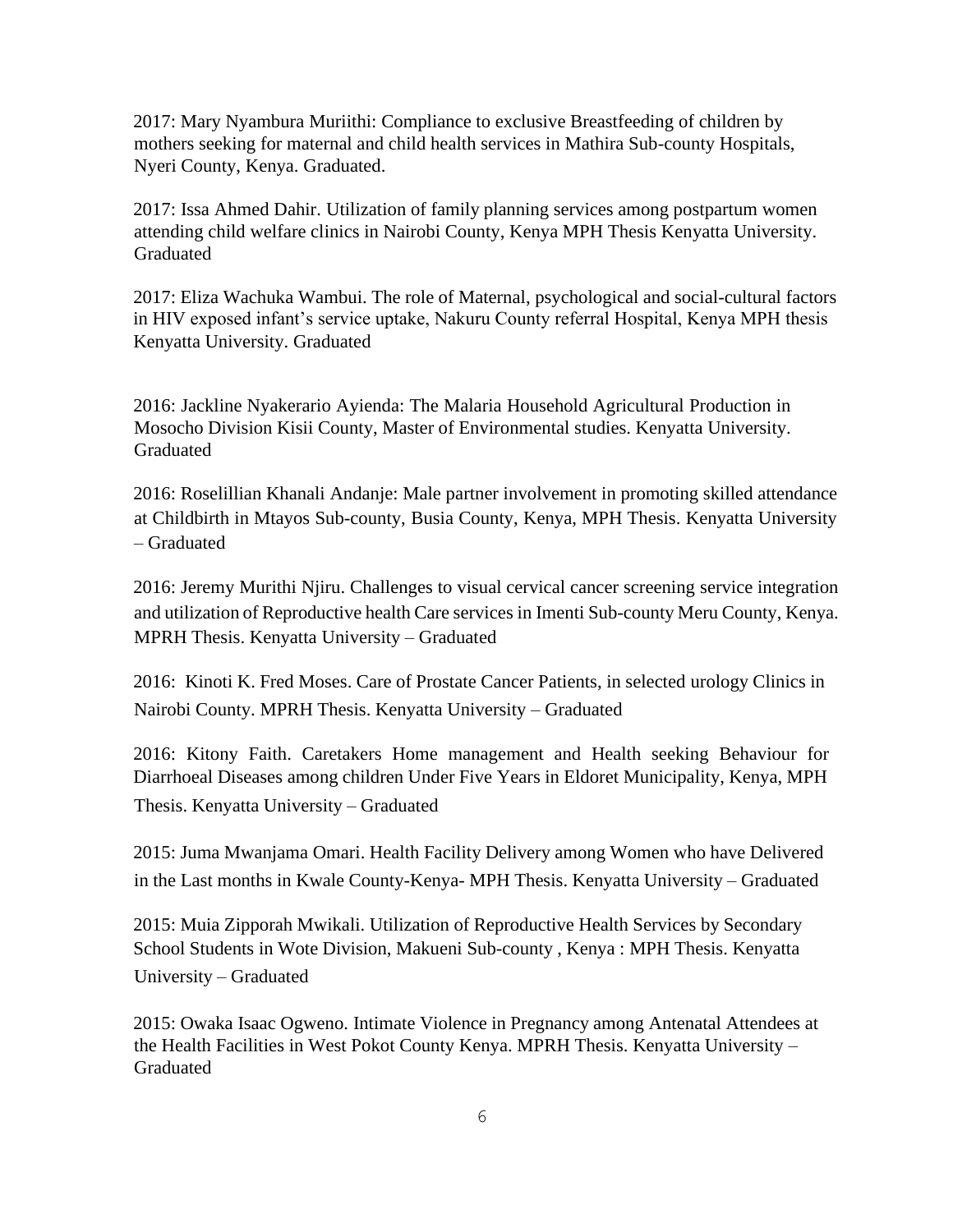2015: Aliongo Raymond Mukhongo. Unmet need for Family Planning among Women of Reproductive age Living in Makadara Division, Nairobi County, Kenya MPRH Thesis. Kenyatta University – Graduated

2015: Martim V. Chepchichir. Occurrence and management of Puerperal Sepsis amongst women of Reproductive Age (15-49) attending two Hospitals in Nandi county, Kenya. MPRH Thesis. Kenyatta University – Graduated

2014: Nancy Maingi. Determinants of Utilization of Health Facility during Child birth by women aged 15-49 years in Matinyani Sub-county in Kitui County, Kenya. MPRH Thesis. Kenyatta University – Graduated

2014: Daniel Kinyua M'Mauta. Assessment of Knowledge, attitude and use of insecticide treated nets among students in boearding Secondary schools in Igembe District, Kenya. – MPHE Thesis. Kenyatta University – Graduated

2014: Mukunyi Elphas Gitonga. Birth Preparedness Among Women in Tharaka Nithi County Kenya. - MPHE Thesis. Kenyatta University – Graduated

2013: Nderitu Monica. Prevention and Control of Diarrhoea among under-fives in Kebera and Mukuru Informal Settlements in Nairobi Using WASH Interventions. Moi University.Graduated

2012: Kennedy Wafula. Occupational Risks factors contributing to Injury by medical Sharps among health workers at Kenyatta National Hospital, Nairobi Kenya - MPHE Thesis. Kenyatta University – Graduated

2012: Frank Mwangemi. HIV Management and quality of life outcomes among Nuru ya Jamii Project Clients attending Nakuru PGH, Kenya - - MPHE Thesis. Kenyatta University – Graduated

2012: Ephantus Maree. Factors influencing Uptake of Voluntary Counseling and HIV Testing Services by Government Health Workers in Central province Kenya - MPHE Thesis. Kenyatta University – Graduated

2012: Peter Gitu. Factors Influencing Non-Adherence to Anti-retroviral Therapy and Coptic Health HIV/AIDS Clinics in Nairobi Province, Kenya - MPHE Thesis. Kenyatta University – Graduated.

2012: Osiemo S Angwenyi. Factors influencing Adherence and Satisfaction with Quality of Anti-retroviral Therapy and Care services in Kisii District, Kenya - MPHE Thesis. Kenyatta University – Graduated.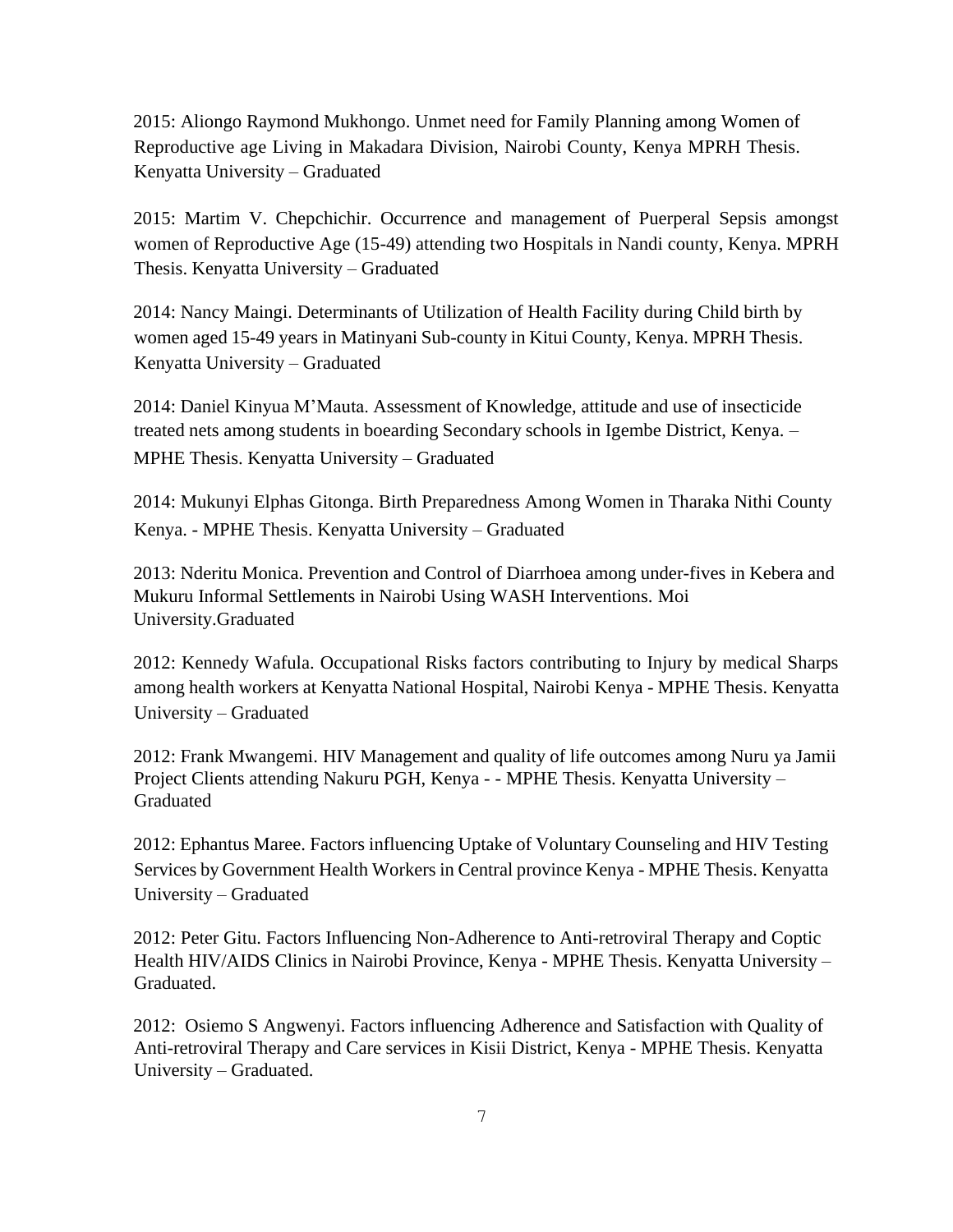2012: Talam Chemutai. Factors contributing to Oral Contraceptive User Failure among Clients attending antenatal Clinics in Eldoret Municipality, Uasin Gishu County, Kenya. - MPHE Thesis. Kenyatta University – Graduated.

2012: Ngara J Ochieng Effect of Health Education and Hygiene on Blood Lead Levels among Lead Battery Workers in Nairobi and Athi River, Kenya - MPHE Thesis. Kenyatta University – Graduated.

2012: Rahab W. Munene. Levels of Aflatoxins in Human Breast milk and Household Maize, the Case of Mothers attending MCH Makindu Hopsital Makueni. MPHE Thesis. Kenyatta University – Graduated.

2012: Ndiira Mwendwa 2012. Factors affecting Utilization of Youth Friendly Voluntary Counseling and Testing services among Youth attending Day Public Secondary schools in Nairobi, Kenya - MPHE Thesis. Kenyatta University – Graduated.

2012: Catherine Mwangi. An Assessment of Infant Feeding Options among HIV Positive Women Attending Comprehensive care Clinic at Kiambu District Hospital, Kenya - MPHE Thesis. Kenyatta University – Graduated.

2011: Jane Waithieni Kingori.Factors influencing the implementation of HIV/AIDS education in primary schools, Nairobi. MPHE Thesis. Kenyatta University – Graduated

2011: Wameu Esther Nzilani. Household related factors influencing Child mortality levels in Kilifi District - MPHE Thesis. Kenyatta University – Graduated

2011: Elizabeth Macharia. Relationship between Infant Feeding Mode with Acute Respiratory and Gastro-intestinal Infections among Children attending Naivasha District Hospital. MPHE Thesis. Maseno University – Graduated

2011: George W. Onyango Dianga. Effects of Safety and Health Training on accidents/injuries Reduction among Workers in Chemical Processing Factories in Nairobi. MPHE Thesis. Kenyatta University – Graduated

2011: Muchemi Sabina Muthoni. Factors Associated with Occupational Allergic Conjuctivitis among School Teachers in Bahati Division, Nakuru North District, Kenya - MPHE Thesis. Kenyatta University – Graduated

2011: Khasewa Joab. Barriers to Utilization of Provider initiated HIV counseling and Testing Services among Tuberclosis patients. A case of Rhodes Chest Clinic, Nairobi. – MPHE Thesis. Kenyatta University – Graduated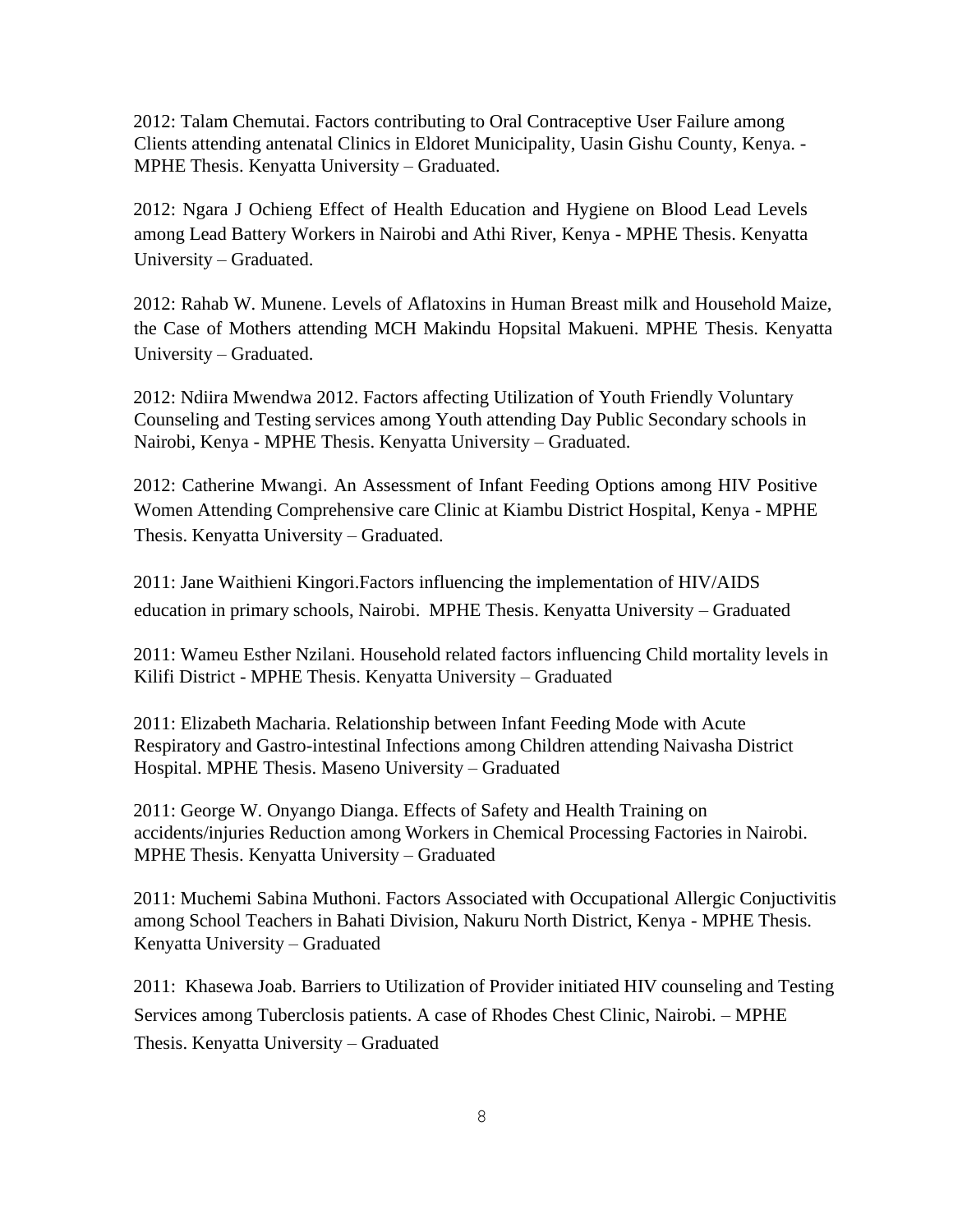2011: Kibiru Andrew Benjamin. Risk Factors Influencing Typhoid fever occurrence among the adults in Maina Slum, Nyahururu Municipality, Kenya - MPHE Thesis. Kenyatta University

– Graduated

2011: Agnes Mwatu. Health Hazards associated with Spray Painting among Workers in Small Scale Auto Garages in Embakasi Division, Nairobi Kenya. - MPHE Thesis. Kenyatta

University – Graduated

2011: Karani Lizbeth Kageni. Diarrhea Morbidity and Nutritional Status among Pre-school Children of Hawking Mothers in Nairobi City Markets. - MPHE Thesis. Kenyatta University – Graduated

2011: Irene Jebet Cheruiyot. Factors influencing Utilization of Voluntary Counseling and Testing Services among Out-of-School Youth in Nakuru North District, Kenya. - MPHE Thesis. Kenyatta University – Graduated

2010: Allan Logendo. Effectiveness of social support systems on antiretroviral drug adherence among HIV/AIDS patients attending HIV/AIDS clinic at Kisii Provincial General Hospital. Moi University.- Graduated

2010: Owiti Jacob Onyango. Psychosocial and demographic factors affecting Utilization of Voluntary Counseling and Testing Services among Secondary School Teachers in Nyando District Kenya. MPHE Thesis. Kenyatta University – Graduated

2009: ROP Jepkosgei Julie. Risk Factors associated with morbidity status of preschool children in Mukuru Slums, Nairobi Kenya. MPHE Thesis. Kenyatta University – Graduated.

2009: Sheillah N.E Simiyu. Effect of water, Sanitation and health education interventions on diarrheal morbidity among children in Mandera district, Kenya. MPHE Thesis, Kenyatta University – Graduated.

2009: Segecha C. Shirley. Etiology of Diarrhoea in children under 5 years in Mbagathi District Hospital, Nairobi provnce. MPHE Thesis, Kenyatta University – Graduated

2009: Jennifer Mwangi. Determinants of inter-uterine contraceptive devices use and decline among family planning seekers in Nairobi, Kenya. MPHE Thesis, Kenyatta University– Graduated

2009: Bernard Muture Factors associated with default from treatment among tuberculosis patients in Nairobi Province, Kenya. MPHE Thesis. Kenyatta University – Graduated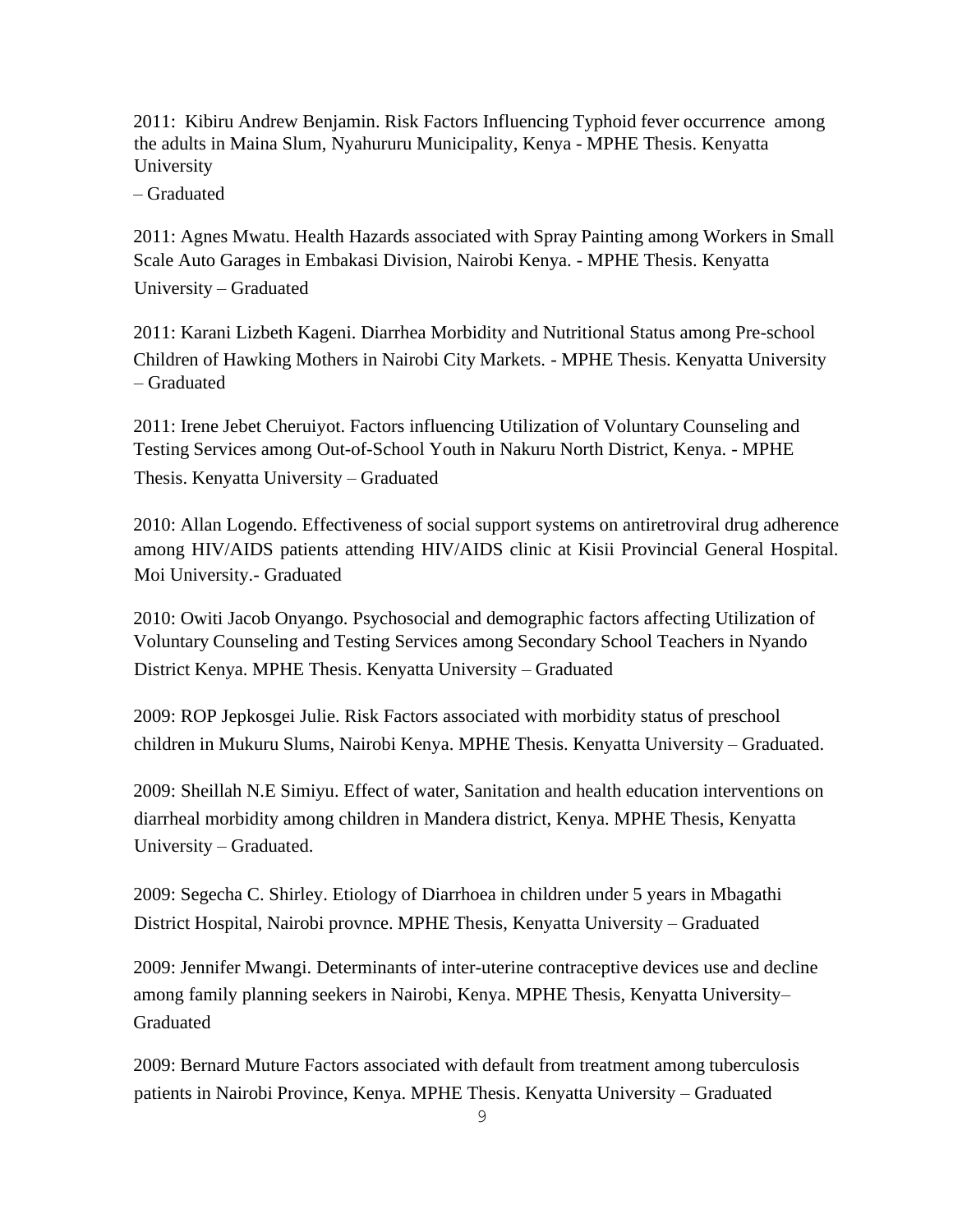2009: Caroline Nginda. HIV/AIDS risk factors and its impact on productivity among workers in Tea plantations in Limuru Division Kenya MPHE Thesis, Kenyatta University – Graduated

2009: Mary Muthoni Kibui. Socio-cultural and Psychological factors associated with alcohol use among students and its effects on performance and health. MPHE Thesis. Kenyatta University – Graduated

2009: Lucy Anne Wanjiru. Effects of integrating comprehensive HIV/AIDS care into reproductive health services offered in Nairobi West and Thika family care clinics. MPH Thesis

–Graduated

2009: Redempta Mutisya, Factors Associated with Delay in Health seeking treatment among Pulmonary Tuberculosis Patients in Kibwezi District, Kenya. MPHE Thesis. Kenyatta University

– Graduated

2008: Marita Enock. Determinants of HIV-VCT Utilization among secondary school teachers in Thika District MPHE Thesis. Kenyatta University – Graduated

2008: Veronica Mukuhi, An investigation of water and sanitation risk factors associated with childhood diarrheal morbidity in Kibera. MPHE Thesis. Kenyatta University – Graduated

2008: Serem Wycliffe. Determinants of fertility preferences among HIV infected mothers in Uasin Gishu District, Kenya. MPHE Thesis, Kenyatta University – Graduated

2007: Florence K. Kirimi. Factors that determine implementation of Public Health Standards in selected City Council Markets in Nairobi. MPHE Thesis. Kenyatta University – Graduated

2007: Ochieng Carolyne. Influence of indoor pollution from bio-fuels on respiratory health of workers in food catering enterprises in Nairobi. MPHE Thesis, Kenyatta University – Graduated

## **8.0 CONFERENCES/SEMINARS/WORKSHOPS 8.1 Participation in workshop/conferences**

2019: Participated in a workshop on Minimum Comparative Education Standards for Msc in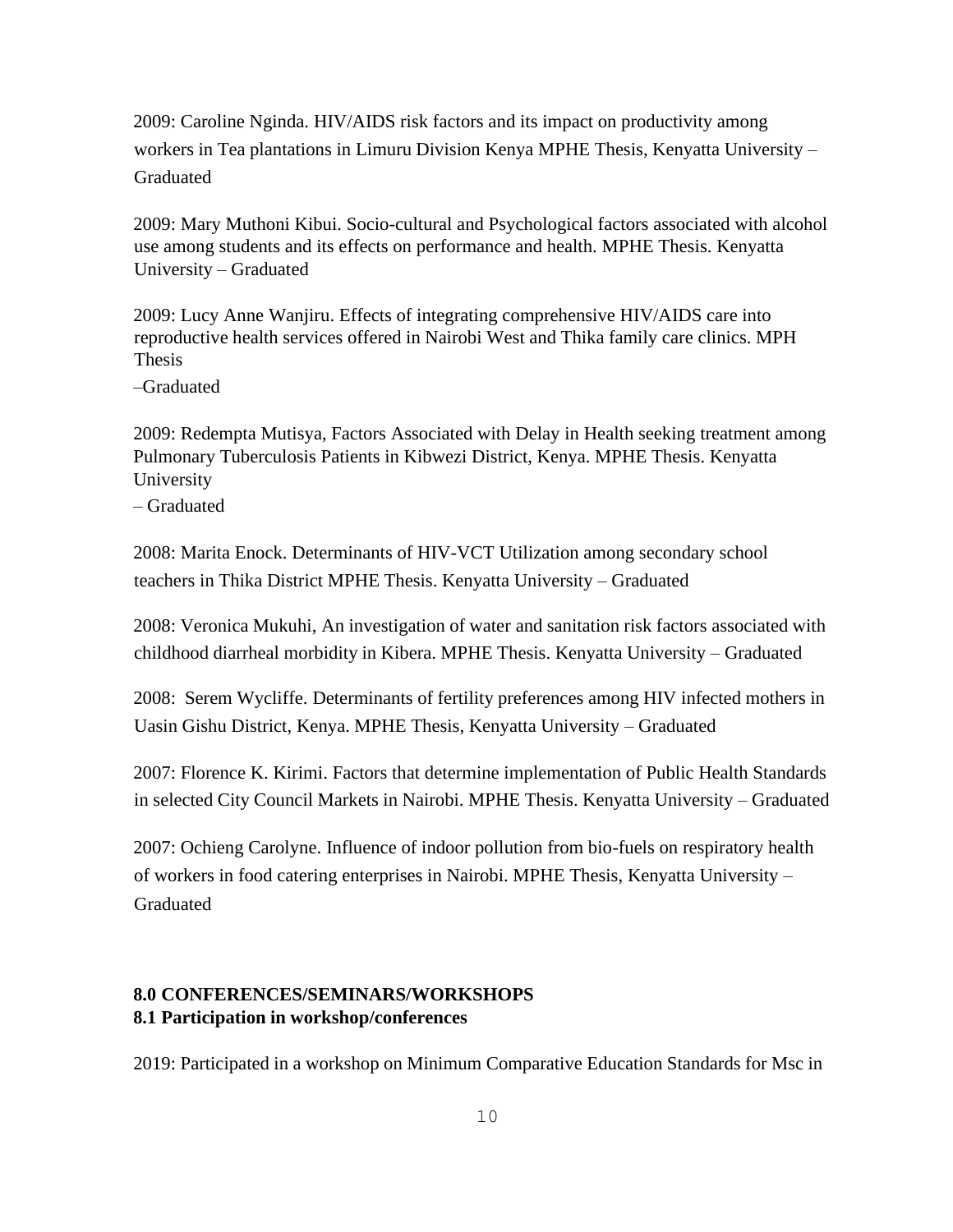Health Informatics for the East Africa Region Conference sponsored by Vernderbilt Institute of Global Health Held between 9<sup>th</sup> to 10<sup>th</sup> May 2019 at the Radisson Blu, Hotel Nairobi. Kenya

2016 Participated in the 2<sup>nd</sup> International conference on Reproductive Health December 01-02, 2016 at San Antonio, USA. Conference series.com

2015: Participated in a workshop on the Theme: Achieving equity and inclusion in Sanitation and Hygiene funded by Population Services Institute in collaboration with the Ministry of Health. Workshop Organised by Interagency Coordination Committee held at Turtle Bay Beach Club Kilifi between 2<sup>nd</sup> to 3<sup>rd</sup> July 2015

2013: Attended Bsc HRIM curriculum Review TWG Workshop Organised by the Ministry of Health with the support of United States Agency for International Development (USAID) held at Silver springs Hotel Nairobi

2011 Attended a training of trainers in Health Systems Management Workshop Health at the Kenya Institute of Administration between 31<sup>st</sup> October and 4<sup>th</sup> November 2013

2011 Attended Proposal Writing Training Workshop at Glasgow held between 14-19<sup>th</sup> March 2011 at UK.

2010: Attended training on Monitoring and evaluation workshop Organised by Tulane University USA and Kenyatta University held in Nakuru

2010: Chaired session in All African Environmental Health Congress held at the Cross roads Hotel in Lilongwe Malawi 28-31<sup>st</sup> may 2010

## **8.2 Presentation of papers at Academic and professional conferences**

Keraka M.N, Owaka I. and Kipkalom R. 2022. Prevention and control of covid 19: Webinar presentation. Organised by Kenyatta University

Momanyi, V, Keraka M, Abong'o, D and Warutere, P. 2019. The Safety Status of Tomatoes Grown and Consumed in Kirinyaga County, in Terms of Pesticide Residue Levels Presented in a conference under the theme Food and nutrition safety from farm to fork: a missing link in consumer health and food security held in Nairobi between 20th to 24th May, 2019

Keraka, M.N; Owaka I and Wambugu M. 2019. Assessment of clients' rights and community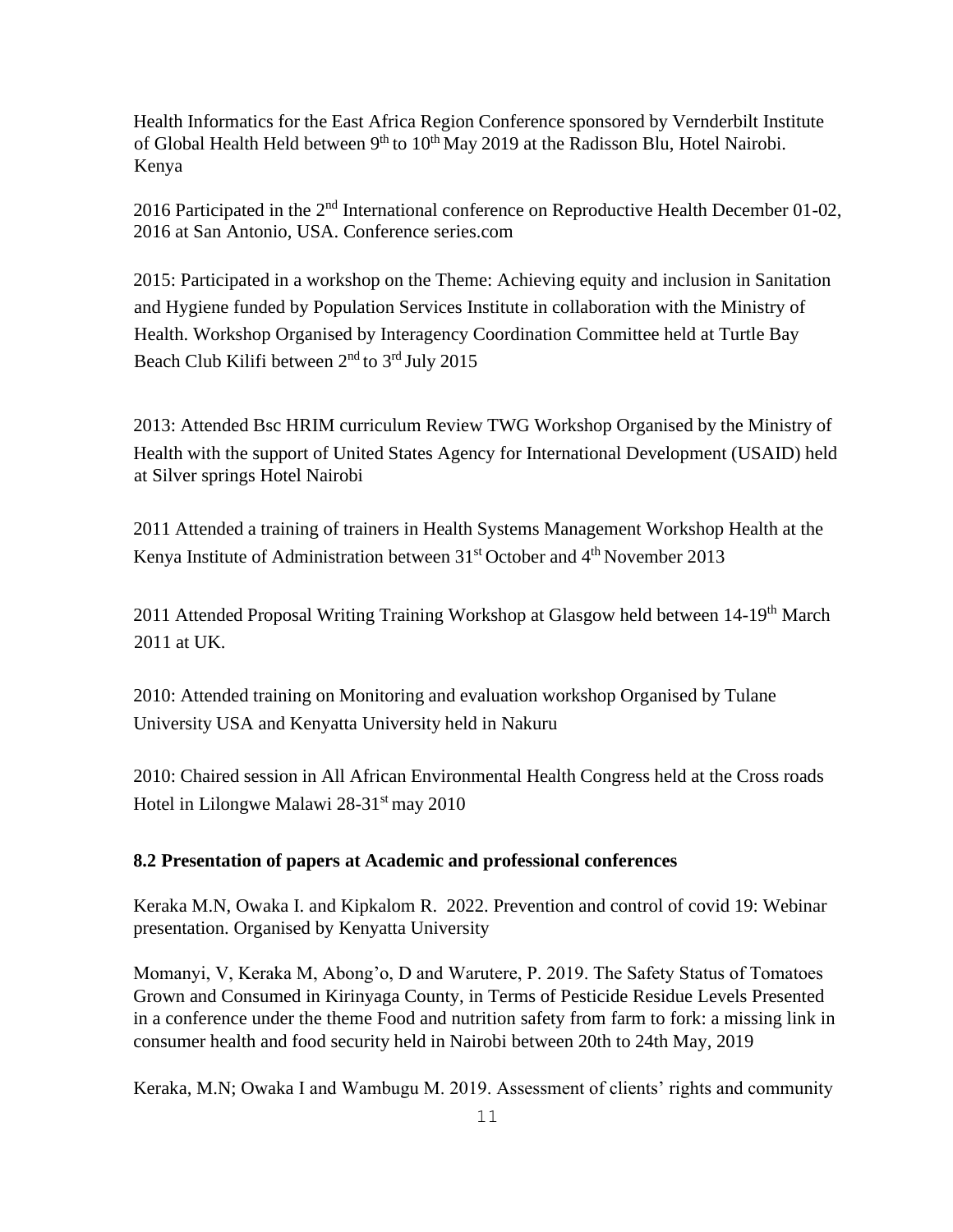involvement in fistula prevention among women of reproductive age in Nyakach Sub-County, Kenya Presented at the International conference of Reproductive health under the theme "under in a conference entitled ending obstetric Fistula in a generation" between 22 to 24 may 2017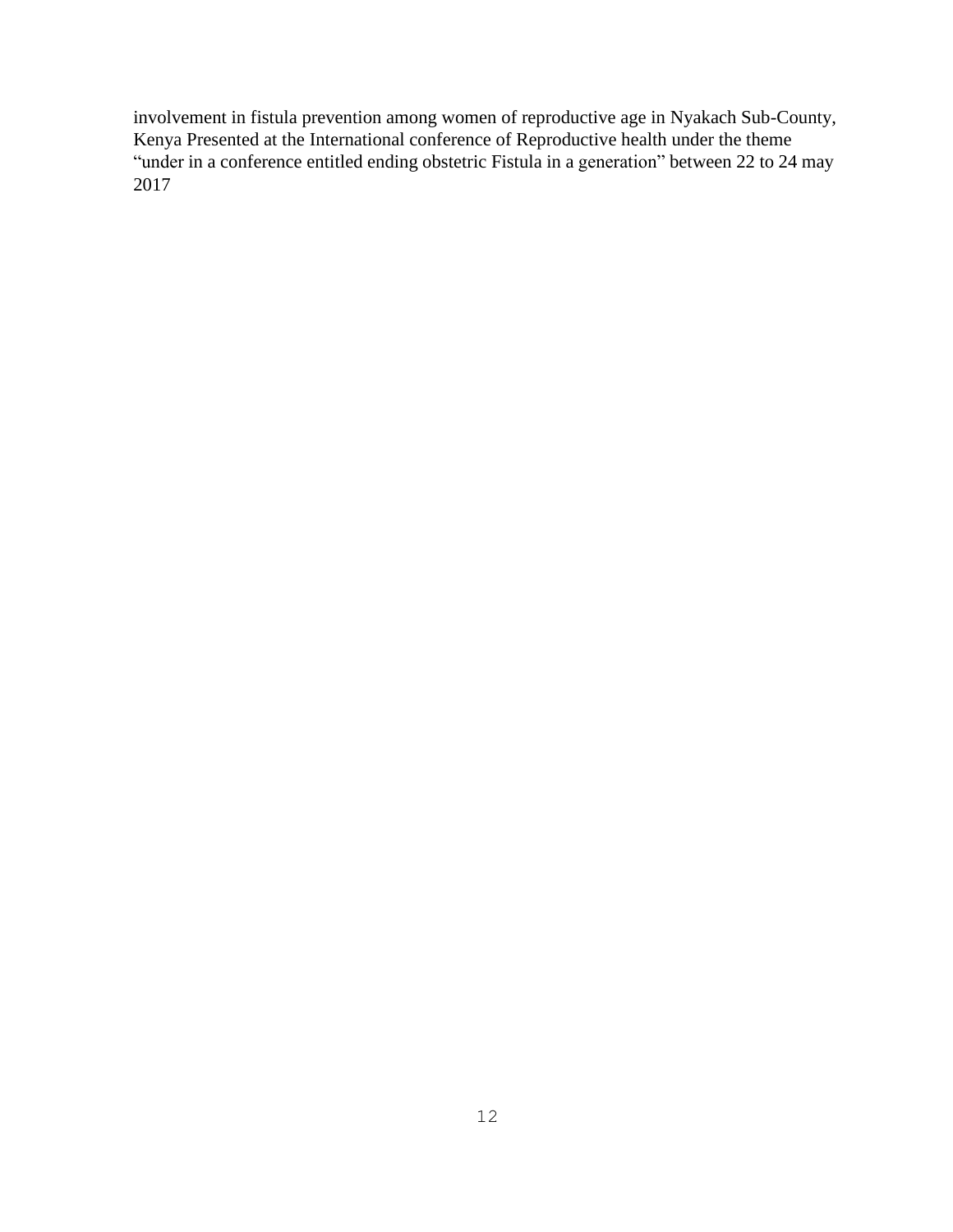Keraka 2016: Influence of Male Involvement on Use of Modern Contraceptive among Sexual partners in Mukuru wa Njenga Informed Settlement, Nairobi County, Kenya. Presented at the 2<sup>nd</sup> International Conference on Reproductive Health held during December 01-02, 2016 in San Antonio, USA

Keraka 2011: Gender Equity in institutions offering Environmental Health Programmes in Africa. Paper presented in MRCI workshop held in Ghana 5<sup>nt</sup>-6<sup>th</sup> October 2011 MENSVIC Hotel, East Legon, Accra Under the theme Contribution of African Higher Education Institutions to Development and the Attainment of MDGs

Keraka M. N. 2010: Public Health Service Delivery: Challenges in Kenya presented in the Health in Africa 2010 Symposium held in Jerusalem, Israel February 16, 2010 Hadassah Ein Kerem Campus Jerusalem

Keraka M. N. 2010: Generic curriculum for improving Training in Environmental Health in Africa. Paper presented in the 2nd All Africa Environmental Health Congress 2010 held between 24<sup>th</sup>-27<sup>th</sup> may 2010, at Cross roads Hotel, Lilongwe, Malawi organized by University Malawi

Keraka M. N.; Nyagero J.; Odekina, D.; Yahuza M.I.; Lenanyokie B.L.; Kuot, S. and Lagat, N. 2010: Impact of School de-worming programme in Gatukuyu sub-location in Thika District. Paper presented in the 2nd All Africa Environmental Health Congress 2010 held between 24<sup>th</sup>-27<sup>th</sup> may 2010, at Cross roads Hotel, Lilongwe, Malawi organized by University of Malawi

Keraka M. N. 2010: Gender equity in institutions offering Environmental Health programmes in Africa. Paper presented in the 2nd All Africa Environmental Health Congress 2010 held between 24<sup>th</sup>-27<sup>th</sup> may 2010, at Cross roads Hotel, Lilongwe, Malawi organized by University Malawi

Keraka M. N. 2009: Quality Assurance in Teaching of Environmental Health Programmes in Kenyatta University, Paper presented in the Africa Academy For Environmental Health Workshop 3-5 March 2009 at Tswane University, Pretoria. South Africa

Keraka M. N. 2007: Factors determining fertility choices among HIV positive mothers in Uasin

Gishu district. Paper presented in the HIV/AIDS reproductive health conference held at The Kenya Institute of Education between April 10-14, 2007

### **8.3 Convening and Coordinating conferences**

2017: Convener of an international Reproductive Health Conference on Obstetric Fistula Hosted by Kenyatta University, Nairobi, Kenya between 22<sup>nd</sup> and 24the may 2017. Funded by UNFPA, IPPF and Fistula Foundation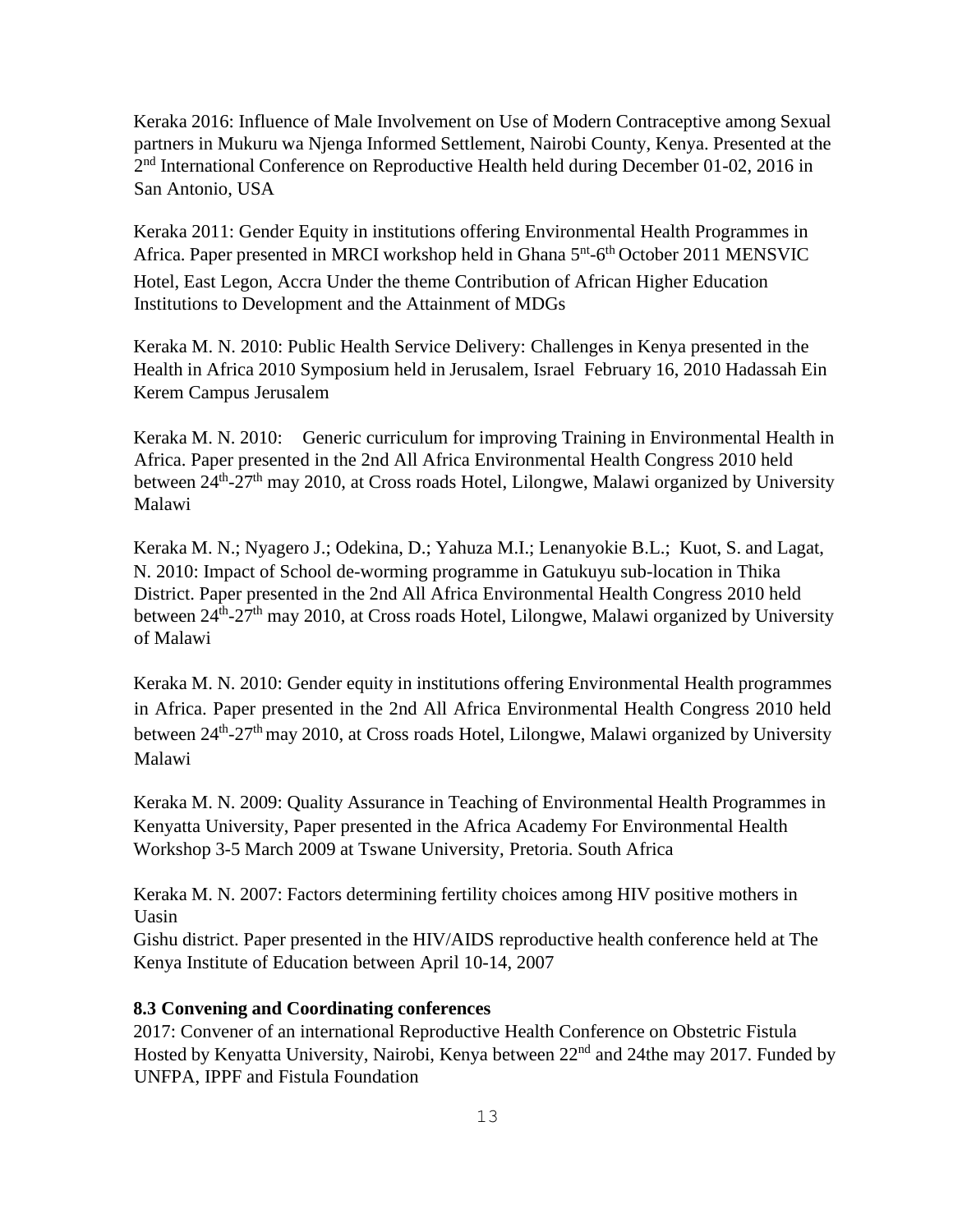2011: Convener of a workshop on culturally appropriate interventions for HIV /AIDS Prevention: Funded by the Israel Embassy. Held at the School of Health Sciences Lounge between  $13<sup>th</sup>$  to  $21<sup>st</sup>$  Dec 2011

2010: Coordinated a training dialogue workshop on Integrating Gender and Gender Based Violence Care for Pre-service Medical Professional' Training in University and Middle level colleges in East Africa.

2007: Principal Convenor of a workshop on Integration of HIV/AIDS and reproductive health conference. Funded by UNICEF, UNFPA, NCPAD and Kenyatta University held at The Kenya Institute of Education between April 10-14, 2007

2009: Principal Convenor of a workshop on Generic Quality Management System for Environmental Health Training programmes in Africa funded by Africa Academy for Environmental Health Programme between 17 – 20 August 2009 at the Kivi Milimani Hotel Nairobi. Kenya

# **RESEARCH AND PUBLICATIONS**

#### **9.1 Articles in refereed Journals**

Onchonga, D, MoghaddamHosseini, V, Keraka M, Várnagy, A. 2020. Prevalence of fear of childbirth in a sample of gravida women in Kenya. Sexual & Reproductive Healthcare 24 (2020), 100510

Mwatu A. Keraka M.N. Muhoho N, Watutere P (2019) Evaluation Of Benzene And Toluene Levels Released Into The Breathing Zone Of Spray Painters Working In Small Scale Informal Auto-Garage, In Embakasi, Nairobi, Kenya. *International Journal of Innovative Research and Advanced Studies (IJIRAS)* Volume 6 Issue 4, April 2019

Zeddy N. C. W., MK Keraka. J Ngatia (2018). Global Gag Rule's Influence on Access to Contraceptive Services at Family Health Options Kenya in Nairobi City County. IJSER ISSN 2229-5518)

Chepngetich J,; Keraka, M. and Njagi, J. Assessment of the Knowledge on Pre-Conception Care among Women of Reproductive age in Ruiru Sub-County, Kiambu County, Kenya. Global Journal of Health Sciences, [S.l.], v. 3, n. 1, p. 82 - 100, June 2018

Mwangi Hellen Nyambura , Margaret Keraka , Rekha Sharma , George Owino Risk Factors Associated with Syphilis Infection among Men Who Have Sex with Men in Nairobi City County, Kenya International Journal of Science and Research (IJSR) ISSN: 2319- (2018):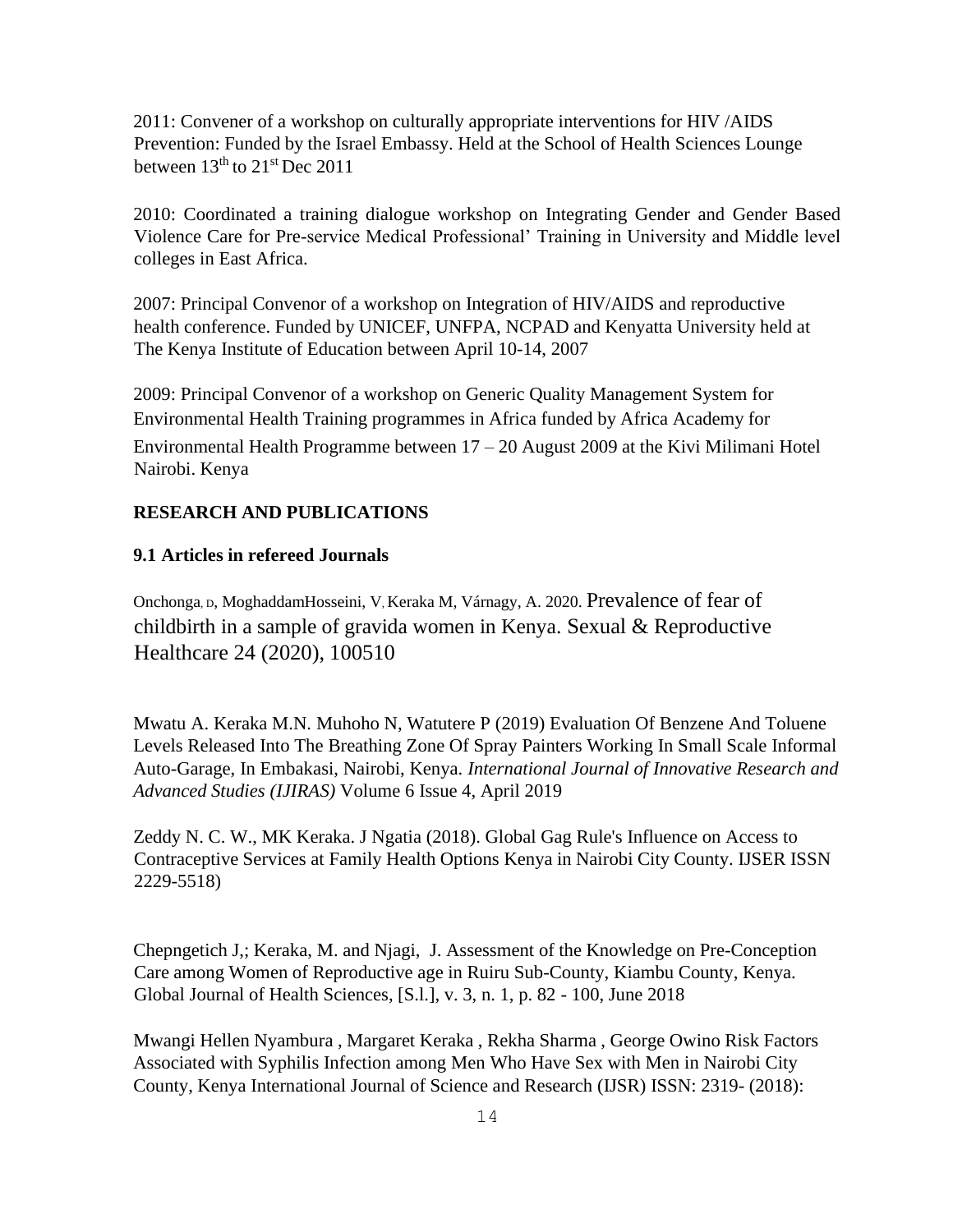0.28 | SJIF (2018): 7.426

Maingi N.N. and M. Keraka. An Assessment of Health provider related factors influencing Utilization of health Facility during Child Birth by Women aged 15-49 Years in Matinyani Sub-County in Kitui county. Journal of Health, Medicine and Nursing ISSN 2520-4025 (online) Vol.3, Issue 1, No.3, pp 25 - 40, 2018

Maingi N.N. and M. Keraka An investigation of Client Related Factors influencing Utilization of Health Facility during Child Birth by Women Aged 15-49 years in Matinyani Sub-county in Kitui County. Global Journal of Health Sciences. Vol. 3 No 1PP 57-81

E.W.Wambui, M.Keraka and P.Nguhiu. The Role of Maternal, Psychosocial and Socialcultural Factors in HIV-Exposed Infants' Service Uptake; Nakuru Provincial General Hospital, Kenya. East African Medical Journal Vol. 91 No. 5 May 2017

Chepchirchir MV, Nyamari J, and Keraka M. Associated factors with Puerperal Sepsis among Reproductive Age Women in Nandi County, Kenya. Journal of Midwifery and Reproductive Health. 2017; 5(4): 1032-1040. DOI: 10.22038/JMRH.2017.9348

Kithinji Lucy Mwari, Margaret N. Keraka and Jemimah A. Simbauni Health Facility Factors That Influence The Use Of Growth Monitoring Clinic Services By Children Aged Between Twelve And Fifty Nine Months In Rural Area, Machakos County, Kenya. International Journal of Innovative Research and Advanced Studies (IJIRAS) Volume 4 Issue 7, July 2017. ISSN: 2394-4404

Isaac Ogweno Owaka, Margaret Keraka Nyanchoka, Harryson Etemesi Atieli. Intimate partner violence in pregnancy among antenatal attendees at health facilities in West Pokot county, Kenya. The Pan African Medical Journal 2017;28:229. ISSN 1937-8688

Kithinji Lucy Mwari, Margaret N. Keraka and Jemimah A. Simbauni. Care Giver Deteminants Of Utilization Of Growth Monitoring Clinic Among Children Aged 12-59 Months In Urban Kiambu County, Kenya. International Journal of Innovative Research and Advanced Studies (IJIRAS) Volume 4 Issue 6, June 2017. ISSN: 2394-4404

Ndeto K. John; Sammy O. Barasa; Mary W. Murigi; Keraka N. Margaret and Justus O.S Osero. Utilization of individual birth plan during pregnancy and its determinants in Makueni County, KENYA.International Journal of Community Medicine and Public Health Vol.5 No.1 2018. ISSN 2394-6032

M. Njiru, Margaret N. Keraka and Anthony K. Wanyoro (2016). Challenges to Visual Cervical Cancer Screening Service Integration and Utilization in Imenti South Sub-County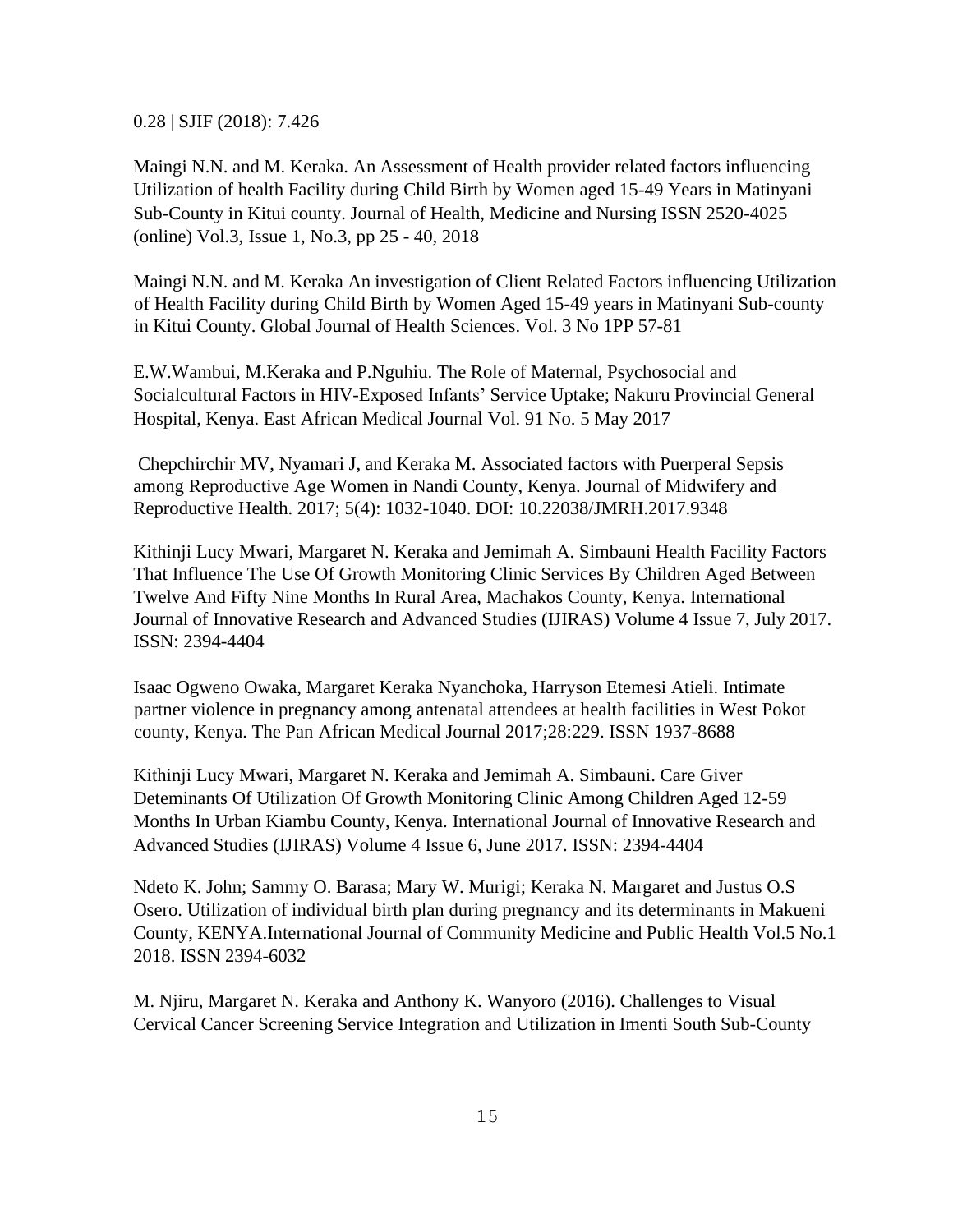Reproductive Health Care System, Meru County – Kenya Imperial Journal of Interdisciplinary Research (IJIR) Vol-2, Issue-5, 2016 ISSN: 2454-1362, [http://www.onlinejournal.in](http://www.onlinejournal.in/)

Eliphas Gitonga, Margaret Keraka and Peter Mwaniki.(2015). Birth preparedness among women in Tharaka Nithi County, Kenya. AFRICAN Journal of Midwifery and Women's Health, october–december 2015, Vol 9, No 4

Nyamari J., Mugendi B, Keraka M. and D. Agwata 2014: Effectiveness of Food Safety Training on Food Safety Knowledge and Practices of Hospital Food Handlers in Selected Hospitals in Kenya. *Elite Research Journal of Food Science and Nutrition* Vol. 1(1) pp. 12 – 21.

Nyagero J. , Gakure R. , Keraka M., Mwangi M. , Wanzala P. 2012. The background, social support and behavioural characteristics associated with health insurance coverage among the older population in Kisii County, Kenya. *The African Journal of Health Sciences* Afr J Health Sci. 2012; 22:201-213

Osero J.S, Margaret N. Keraka, Syprine A. and Otieno M. 2012 Health consequences of sexual violence among survivors in selected hospitals in Kenya. *Asian journal of Pharmaceutical and Health Sciences.* Asian J. Pharm.Hea.Sci./July-sep 2012 Vol.2 Issue 3

Josephat Nyagero, Roslyn Gakure, Margaret Keraka, Peter Wanzala. Health insurance education strategies for increasing the insured among older population – a quasi-experimental study in rural Kenya. *The Pan African Medical Journal*. 2012;12:9

Akunga, D.N. Keraka, M.N. and Anyango, O. (2011). *Burden of Childhood Diarrhea from Water Sanitation and Hygiene*. The case of Nairobi City Kenya. VDM Verlag Dr. Muller e.K Germany

Marita, E.O, Keraka. M.N., Mwanzo I. 2011. Determinants of HIV-VCT utilization among secondary schools teachers in Thika district, Kenya. East Afr J. Public Health 2011 Dec;8(4):258-62.

Muture, B.N.; Keraka, M.N.; Kimuu, B. K.; Kabiru, E; Ombeka, V.O. and Oguya, F. (2011): Factors Associated with Default from Treatment among Tuberculosis Patients in Nairobi Province, Kenya. A case control Study. *Biomed Central Public Health journal* 3011, 11:696 http:[/www.biomedcentral.com/1471-2458/11/696](http://www.biomedcentral.com/1471-2458/11/696)

Keraka M.N. and RR. Sharma (2010) Utilization of Insecticide Treated Nets among Pregnant women n Thika Distict. *International Journal devoted to Nature, Environment and Natural Resource Conservation*. Vol 22. No. 2 pp 189-195

Kibua N.T; Muia D.M and Keraka, M. 2010. *Efficacy of Community-Based Health Care in*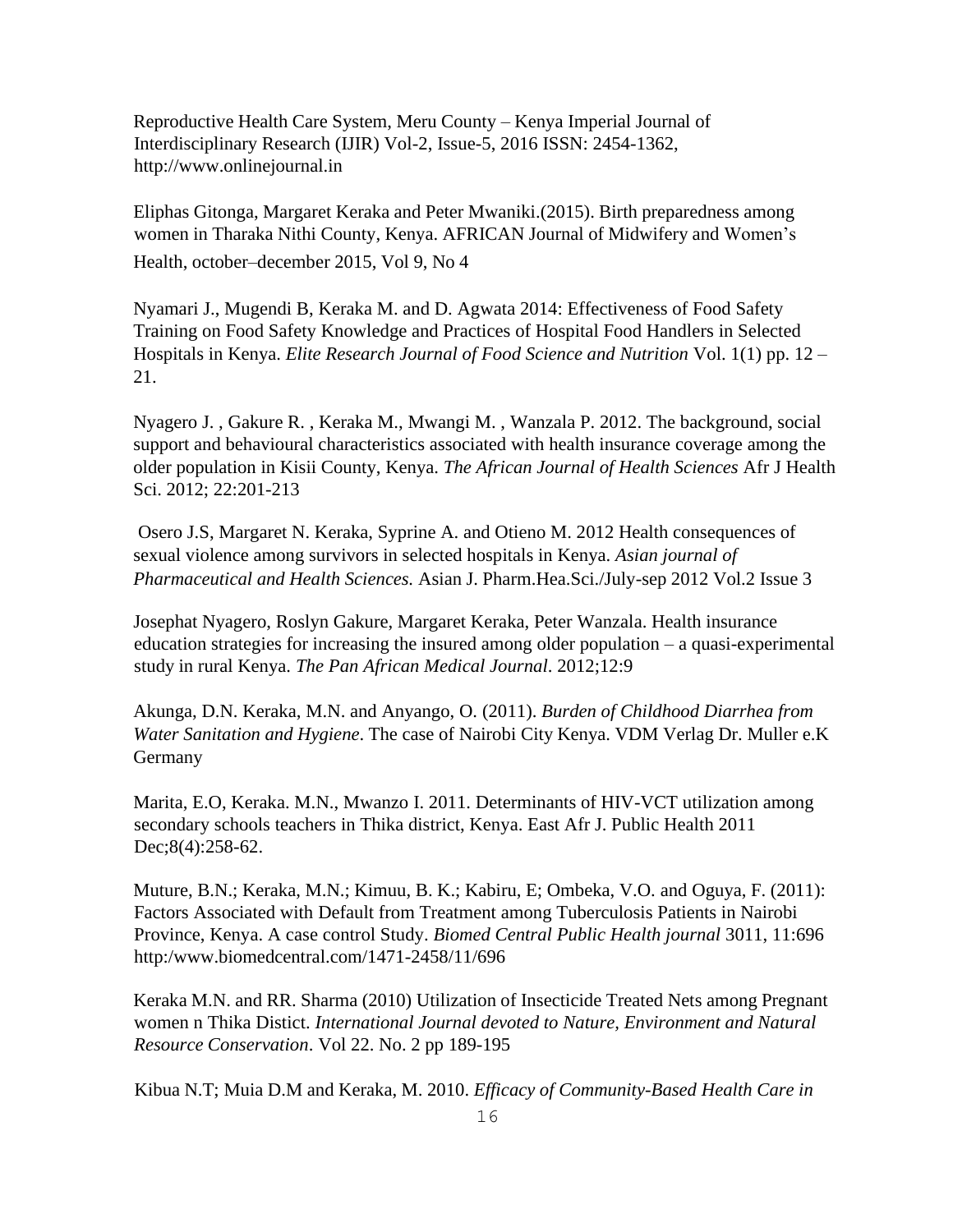*Kenya: An Evaluation of AMREF's 30 years in Kibwezi*. The African Medical Research and Foundation. Nairobi

Keraka M. N and Susan Morrell. 2009 (ed) *Integrating HIV/AIDS and Sexual and reproductive health:* Policy implications. English Press, Nairobi.

Keraka M. and W. Serem. 2009. Factors Influencing Fertility Choices Among HIV-Infected Mothers in Uasin Gishu District, Kenya. In the Journal of *Discovery and innovation* Volume 21 No 1 and 2 ISSN 1015-097X. African Academy of Sciences Publishers, Nairobi.

Kirimi F., Otieno M., Keraka M.N and Sharma R. (2008): Factors influencing implementation of public health standards in selected City Council markets in Nairobi Kenya in the *International Journal of pure and applied Science* Vol 1 No. 4 Pg. 117-122

#### **9.2 Articles in conference proceedings**

Keraka M. N. 2010: Generic curriculum for improving Training in Environmental Health in Africa. Paper presented in the 2nd All Africa Environmental Health Congress 2010 held between 24<sup>th</sup>-27<sup>th</sup> may 2010, at Cross roads Hotel, Lilongwe, Malawi organized by University Malawi

Keraka M. N.; Nyagero J.; Odekina, D.; Yahuza M.I.; Lenanyokie B.L.; Kuot, S. and Lagat, N. 2010: Impact of School de-worming programme in Gatukuyu sub-location in Thika District. Paper presented in the 2nd All Africa Environmental Health Congress 2010 held between 24<sup>th</sup>-27<sup>th</sup> may 2010, at Cross roads Hotel, Lilongwe, Malawi organized by University Malawi

Keraka M. N. 2010: Gender equity in institutions offering Environmental Health programmes in Africa. Paper presented in the 2nd All Africa Environmental Health Congress 2010 held between 24<sup>th</sup>-27<sup>th</sup> may 2010, at Cross roads Hotel, Lilongwe, Malawi organized by University Malawi

### **9.3 Books**

Keraka M. N. (ed) 2019. Ending Obstetric fistula in a generation. Our Services Ltd Publishers, Nairobi, Kenya.

Keraka M. N. (ed) 2009. Integrating HIV/AIDS and Sexual and reproductive health: Policy implications. English Press, Nairobi, Kenya

## **10.0 NETWORKING AND COLLABORATION WITH EXTERNAL ORGANIZATIONS**

2019: Facilitated collaboration between Ohio University, College of Health Sciences and Professions, Department of Social and Public Health with KenyattaUniversity, School of Public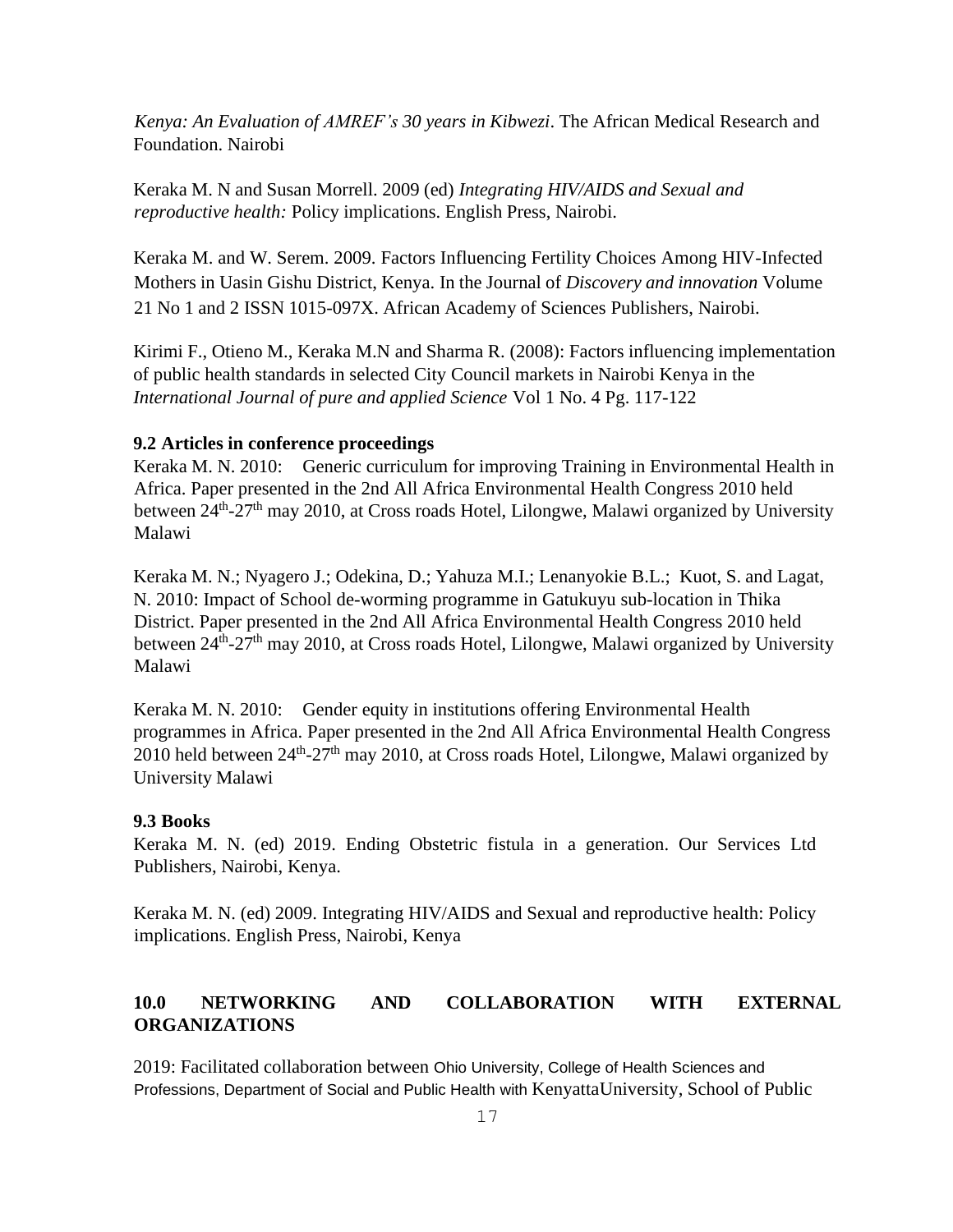Health

2017. Facilitated collaboration between Family Health Options of Kenya with Kenyatta University, School of Public Health

2017. Facilitated collaboration between Edna Adan University, Hargeisa with Kenyatta University, School of Public Health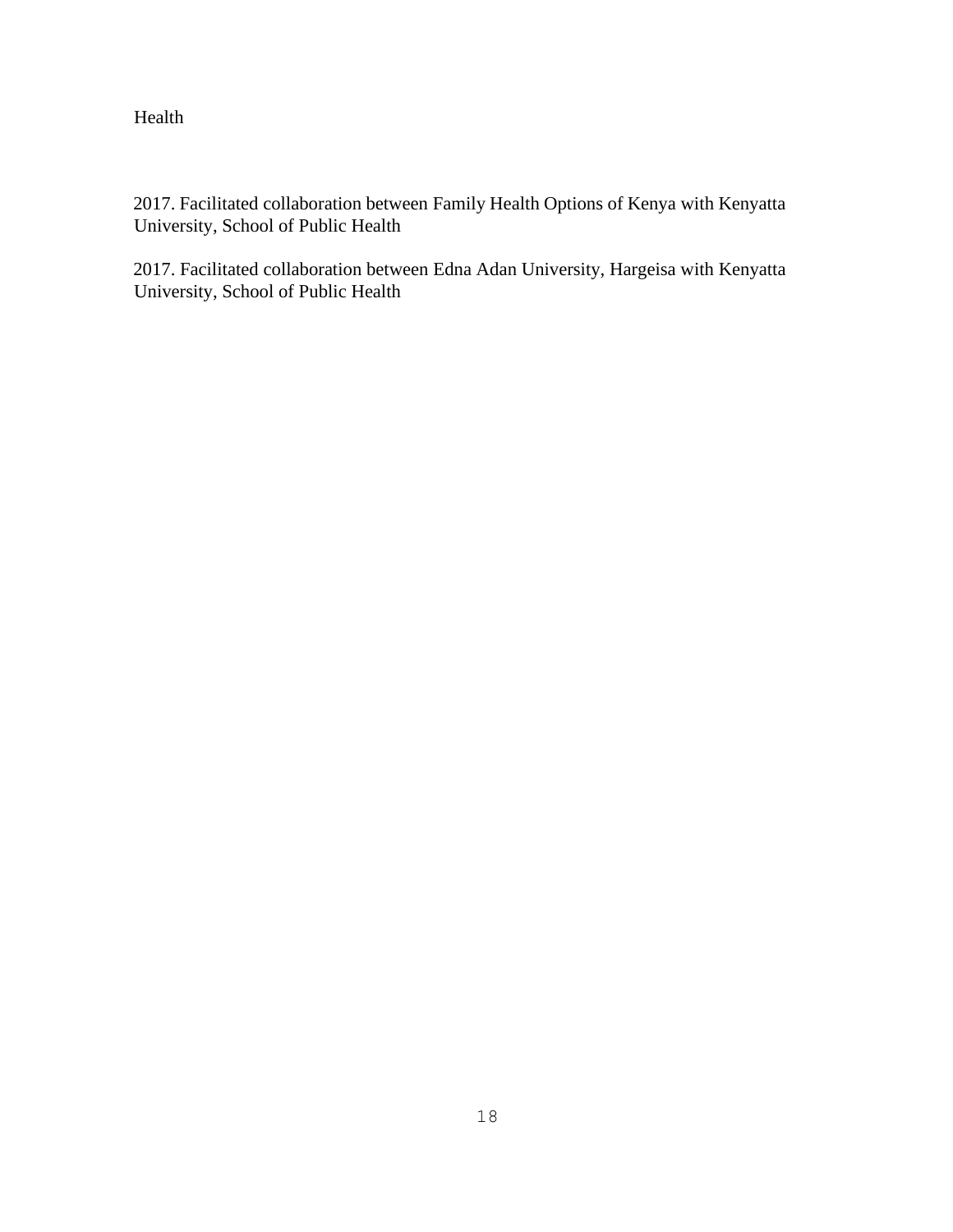2011. Facilitated collaboration between Braun School of Public Health and community Medicine, Hebrew University of Jerusalem, Israel with Kenyatta University though signing of MOU.

2011: Networking with National Environmental Management Authority on Environmental Impact Assessment and Audit of development projects, Nairobi.

2011 Collaborating with National coordinating Agency for Population and Development (NCAPD)

2011 to date: Currently an elected member of the Executive committee of the Africa Academy for Environmental Health (AAEH) coordinated from South Africa

2011 Associate member of the International Federation for Environmental Health

2010. Invited to a workshop as a resource person to a Training Dialogue workshop on integrating gender and gender based violence care for pre-service medical professionals' training in University and mid-level colleges in East Africa. Kenyatta University Chapter workshop held between 5<sup>th</sup> to 7<sup>th</sup> 2010 North Cost Beach Hotel.

2015 Board member of Rigoko Secondary school Nyamira District

## **10.0 EXTERNAL AND INTERNAL GRANTS**

2021: Won 1,500,000 research grant from Fistula Foundation

Dec 2018: Won KSHS 1,300,000 research grant from Family Health Options of Kenya

May 2017: Won KSHS 1,200,000 research grant from UNFPA

October 2013: Won KSHS 5,862,039.68 research grant from UNICEF

January 2013: Won a \$3,000 workshop grants from Israel embassy

December 2009: Won £93,760.00 research grant from Association of African Universities (AAU) under the programme Mobilising Regional Capacity Initiative (MRCI)

2008 won £135000 a grant from DFID under the DelFE project to undertake a research Project on establishment of an Africa Academy for Environmental Health (AAEH) to develop environmental health curricula and accredited diploma / degree programmes in environmental health in SADC higher education institutes

## **11.0 LOCAL, REGIONAL AND INTERNATIONAL APPOINTMENTS**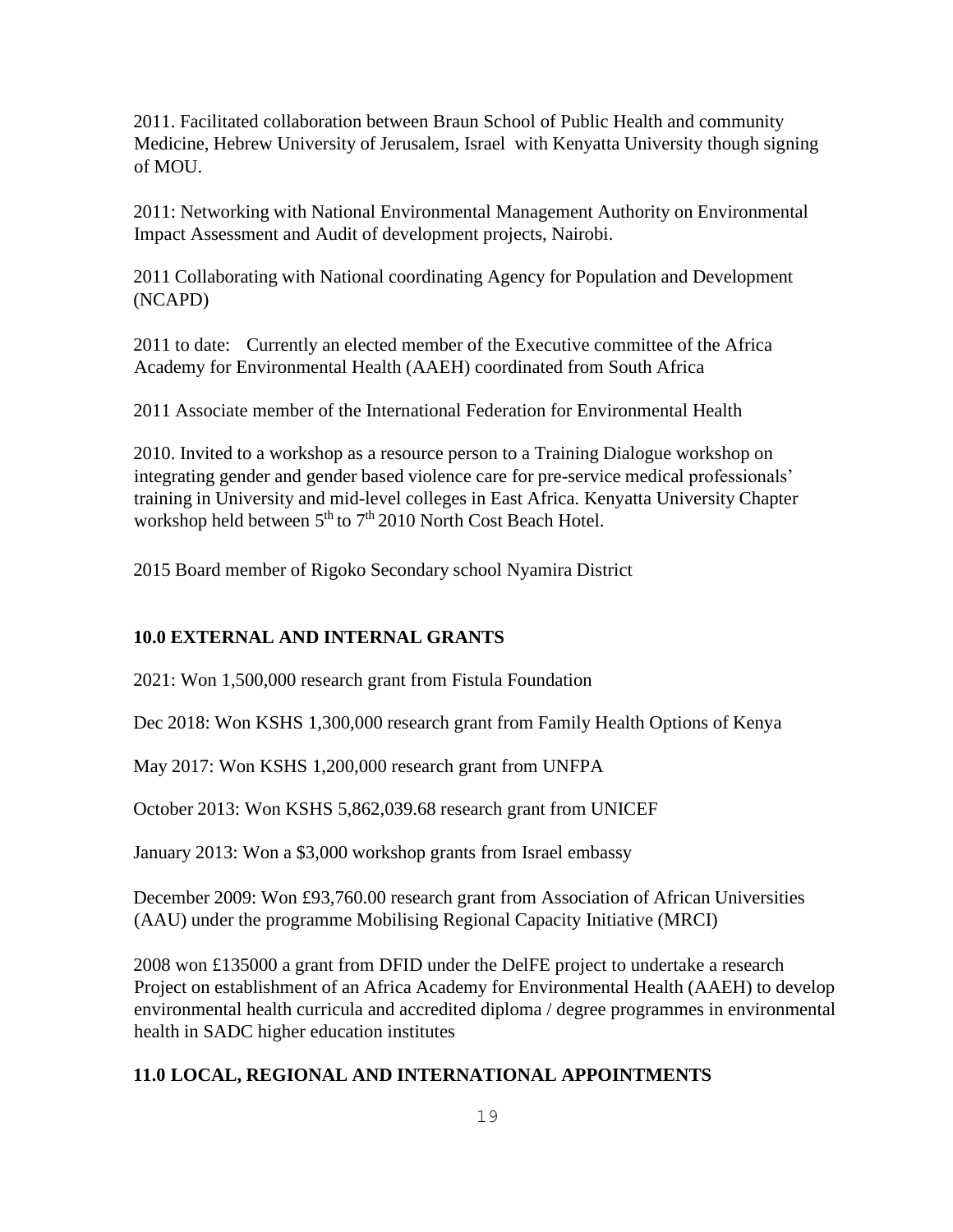## **11.1 Appointment into national, Regional and International Boards**

2011: Appointed as Executive Committee (EXCO) member of the Board of the Academy of Environmental Health for higher Institutions of Learning in Africa. Assigned role of leading Academic Portfolio

## **11.2 External examiner/ Evaluator at undergraduate and postgraduate level.**

2019: To date Serve as external Examiner for University of Malawi the polytechnic in the Faculty of Applied Sciences. Department of Environmental Health.

2015: Serve as external Examiner for Makerere University Technical University of Mombasa for both undergraduate in the college of Health Sciences, Department of Disease control and Environmental Health

2020: Served as external Examiner for Technical University of Mombasa for both undergraduate and Post graduate examinations for Department of Environment and Health Sciences, Faculty of applied and Health Sciences.

2021: Served as an external Examiner for Jomo Kenyatta University of Agriculture and Technology Msc Thesis on Health Effects of Lead exposure among Jua Kali workers in Mombasa A case of the Express Jua Kali workers

2012: Served as External examiner for both Undergraduate and Masters Programmes for Department of health Epidemiology and Nutrition, Health Management and policy School of Public Health. Moi University

2018: Served as an external Examiner for Mt Kenya University Thesis on Assessment of Community Vulnerability to Tuberculosis Infection in Machakos County by Agnes K Mutinda Reg No. MKU/PhD/110/03694

2020: Served as an external Examiner for Maseno University . Examined Thesis entitled Report of Thesis: 'Characteristics of injuries among Children Aged 10-14 Years Attending Public Primary Schools in Kisumu Municipality, Kenya by Nyangahu Nyaboke Drusilla, PG/MPH/014

2014: Served as an external Examiner for The University of Newcastle. Examined a Thesis entitled "Maternal and Neonatal Mortality in Moi Teaching and Referral Hospital in Kenya by Faith Yego

### **11.3 Invited to a conference as a guest speaker**

Guestspeaker at Hers workshop in South Africa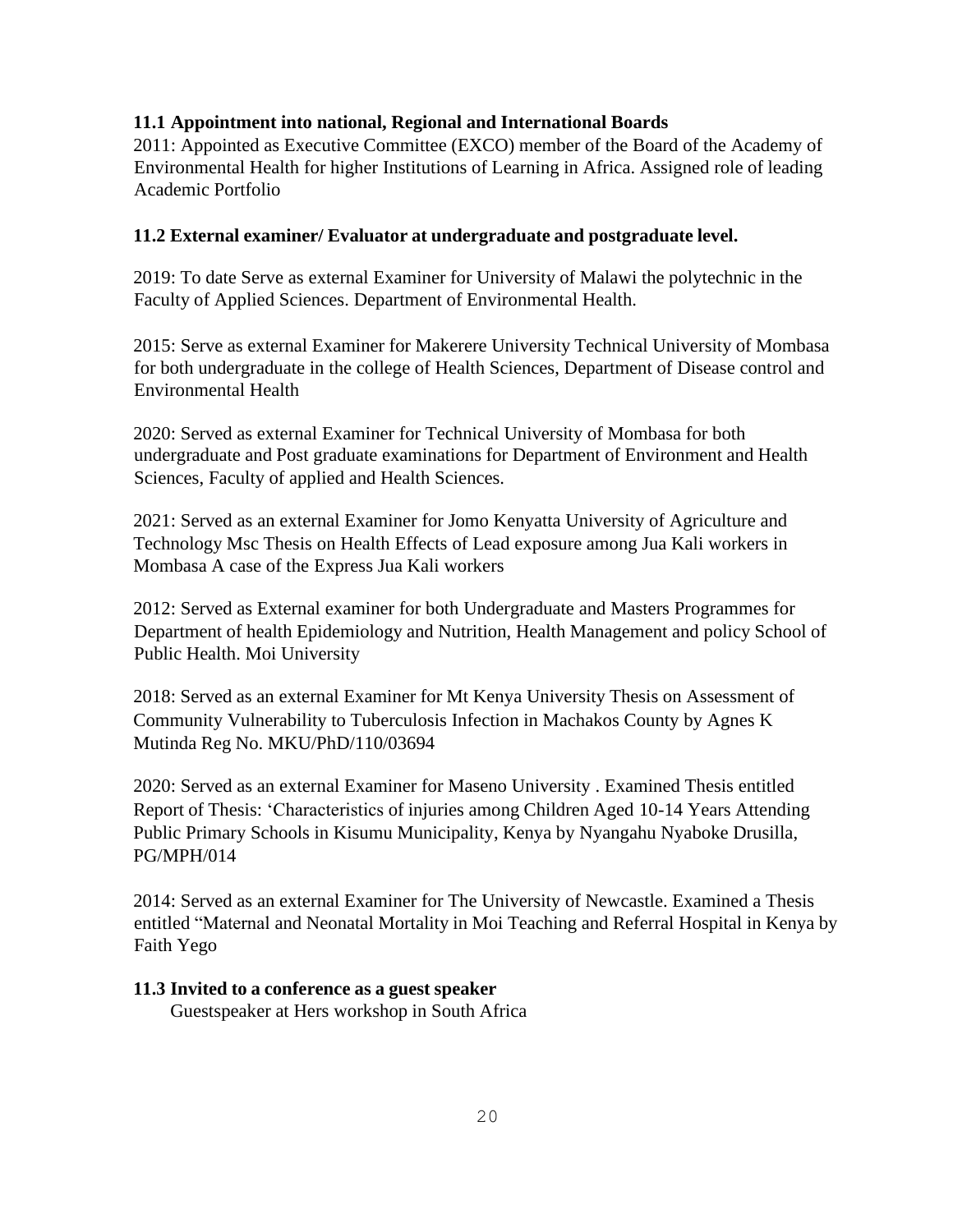## **12.0 COMMUNITY OUTREACH**

Member of Nyansiongo self-help group involved in mobilization of communities to participate in protection of spring water for household use

Member of Bungoma road self help group Kahawa Sukari entrusted with improvement of infrastructure and security.

October 2011: Donated 120 Books on Integrating HIV/AIDS and sexual and Reproductive Health: Policy implications to United States International University (USIU)

# **13.0 ACADEMIC LEADERSHIP**

14.1 Development of teaching/Academic programmes in department Initiated and implemented the following programmes

- Bsc (environmental Health- first intake September 2003
- Bsc (Population Health) first intake September 2008
- Master of Public Health (Reproductive health option)- first intake September 2008

# **13.1 Developing a curriculum external to Kenyatta University**

2011. Participated in development of Bsc Community Health. Department of Health and Environmental Sciences, Faculty of Applied and Health Sciences. Technical university of Mombasa

2011 Participated in the Development of Curriculum in Bsc Community Health, Department of Public Health School of Health Sciences

2009: Participated in the development of BSc in Community Health Curriculum for AMREF Training programme held between 25-27 August 2009 at AMREF Head quarters

2009: Participated in the Development of Professional Under-graduate Medical Education Curriculum for Aga Khan University. Organized by the Faculty of Health Sciences at Lord Errol Restaurant 21-22 August 2009

## **14.1 Initiating /leading research project**

2022: **Access and Utilization of Youth Friendly Reproductive and Sexual Health Services in Kenya. A study that is being done collaboratively with** Ohio University, College of Health Sciences and Professions, Department of Social and Public health

2021: Landscape Assessment of Trends and Status of Obstetric Fistula Management in Kenya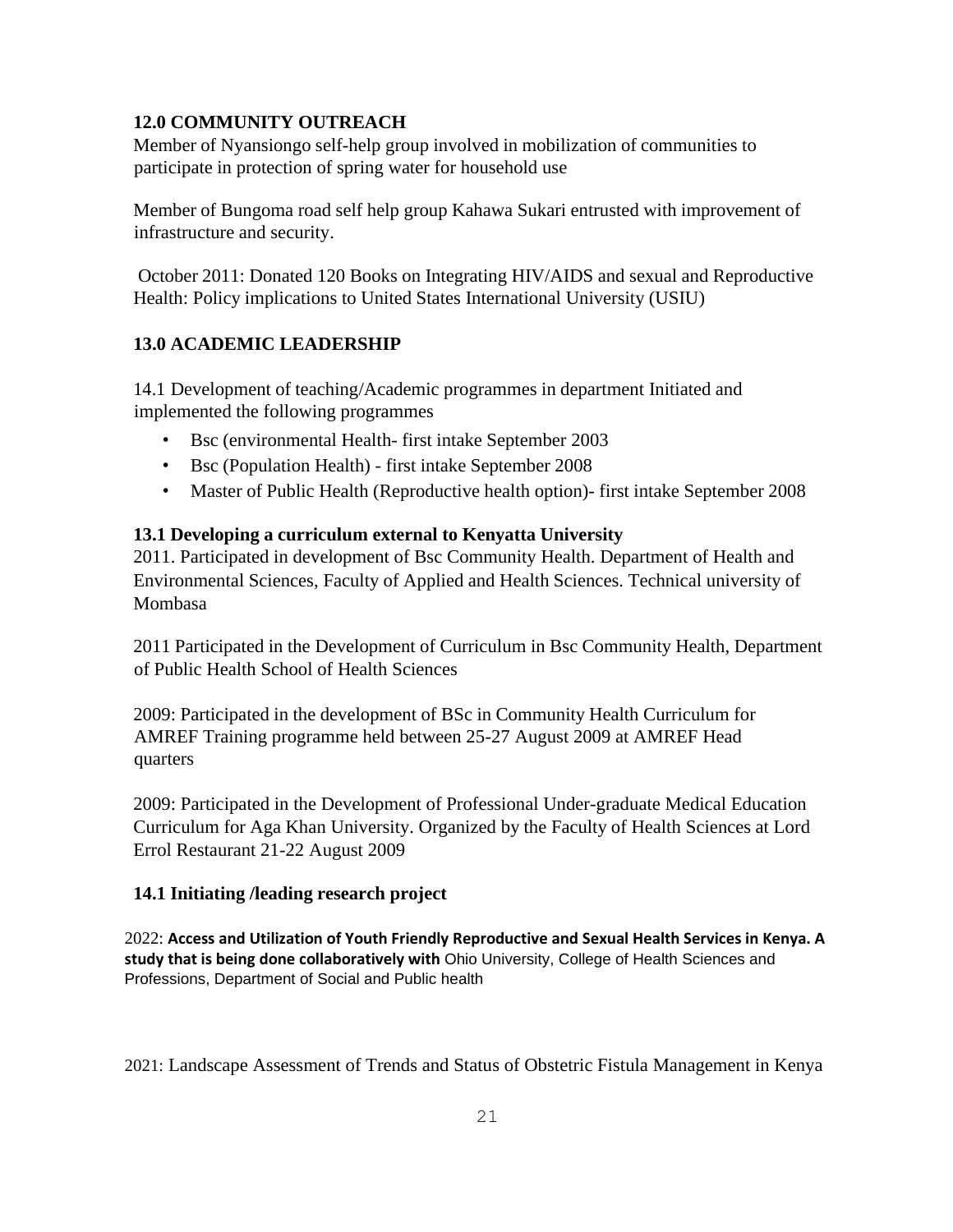between 2010-2020

2019: Care givers' Satisfaction Level on the Quality of Care provided during Immunization in Public Health Facilities

2012 Effectiveness of Male Circumcision Programme in HIV infection Risk reduction among Men in Mbita, South Western Kenya.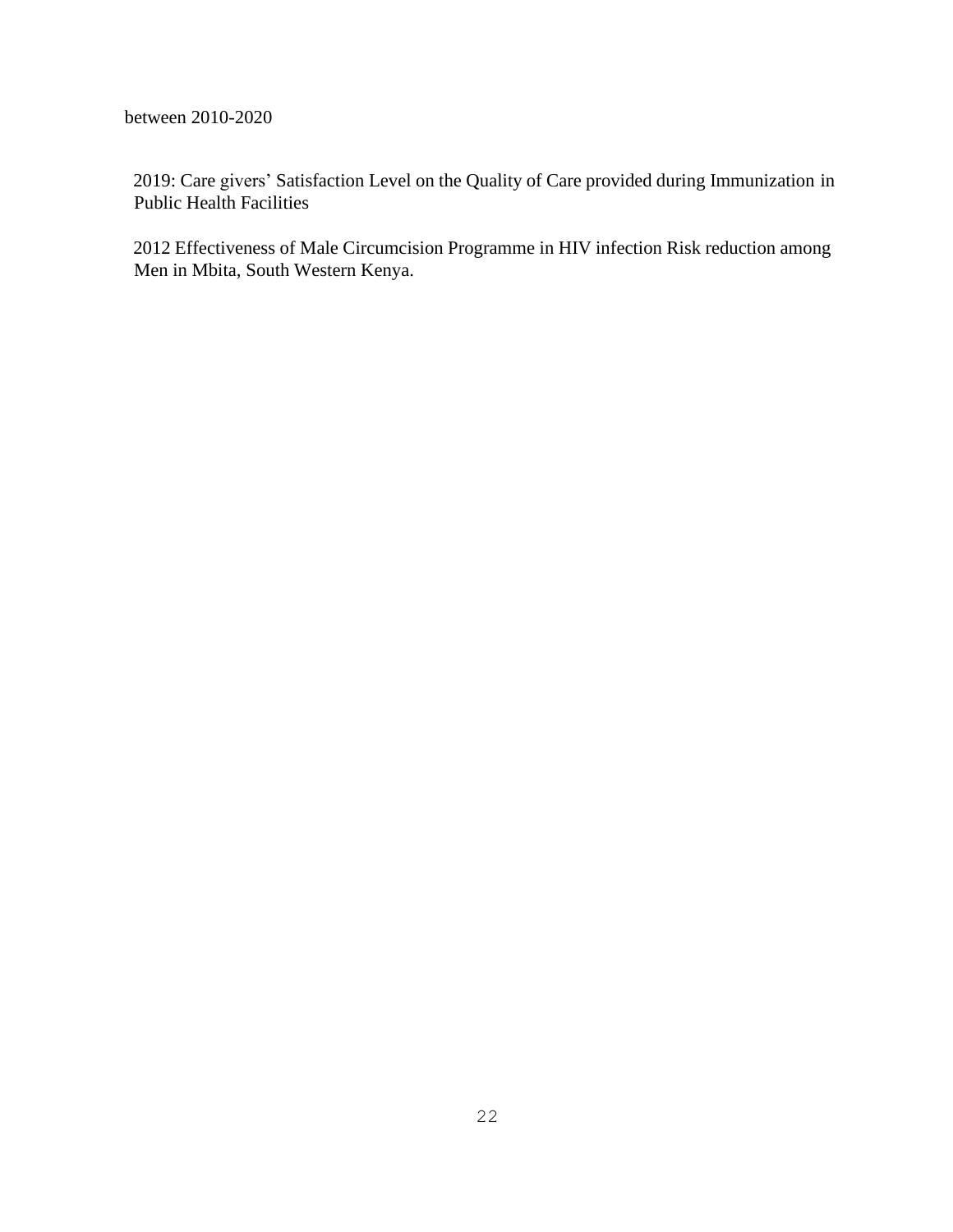2010. Efficacy of Community-Based Health Care in Kenya: An Evaluation of AMREF's 30 years in Kibwezi. Submitted to African Medical Research and Foundation. Nairobi Associate consultant

## **15.1 Contribution to University Advancement**

### **15.2 Membership of professional Bodies**

November 2008 Member African Academy of environmental Health

## **16.0 Participation in consultancies and Research**

2021: HORIZON-HLTH-2021-DISEASE-04-03: Innovative approaches to enhance poverty related diseases research in sub-Saharan Africa in collaboration with KU **LEUVEN in Belgium to be submitted to the Horizon Europe Framework Programme under the call Tackling diseases (2021) [\(HORIZON-HLTH-2021-DISEASE-04\)](javascript:;)**

2021: Combating Neglected zoonotic diseases in Kenya. A health Systems Approach. Collaborative research proposal between Kenyatta and Surrey University (UK), Submitted to National Institute of Health Research under Global Policy and Systems research

2020: Promoting Health Literacy research and Practice in SSA (ProSA). Submitted to the Global Health at the Center of Research of the German Federal Ministry of Education and Research

2017: Empowerment of youth through Innovations and technologies for SustainableAquaculture for enhanced Food, Nutrition Security in East Africa

2015: Tracer Study of Graduates from the Partnership for Health SystemsStrengthening in Africa (PHSSA) Programme

2013 : Review of Population Health Curriculum, sponsored under the prime project, School

of medicine, Kenyatta University 2012: Implementing Community Based Health Care in a

Marginalised Community in Kenya: An Evaluation of AMREF's 30 years in Kibwezi

2014: Mobilizing for improved Maternal and Neonatal Health through Birth Spacing and Advocacy (MOMENT) Project Baseline Survey

2014: Climate change adaptation through use of innovative technologies in aquaculture

2014: Institutionalization of Evidence-Based Planning for the eMTCT in six Counties

2010: Status of Gender Equality in Environmental Health Courses and Research in Southern